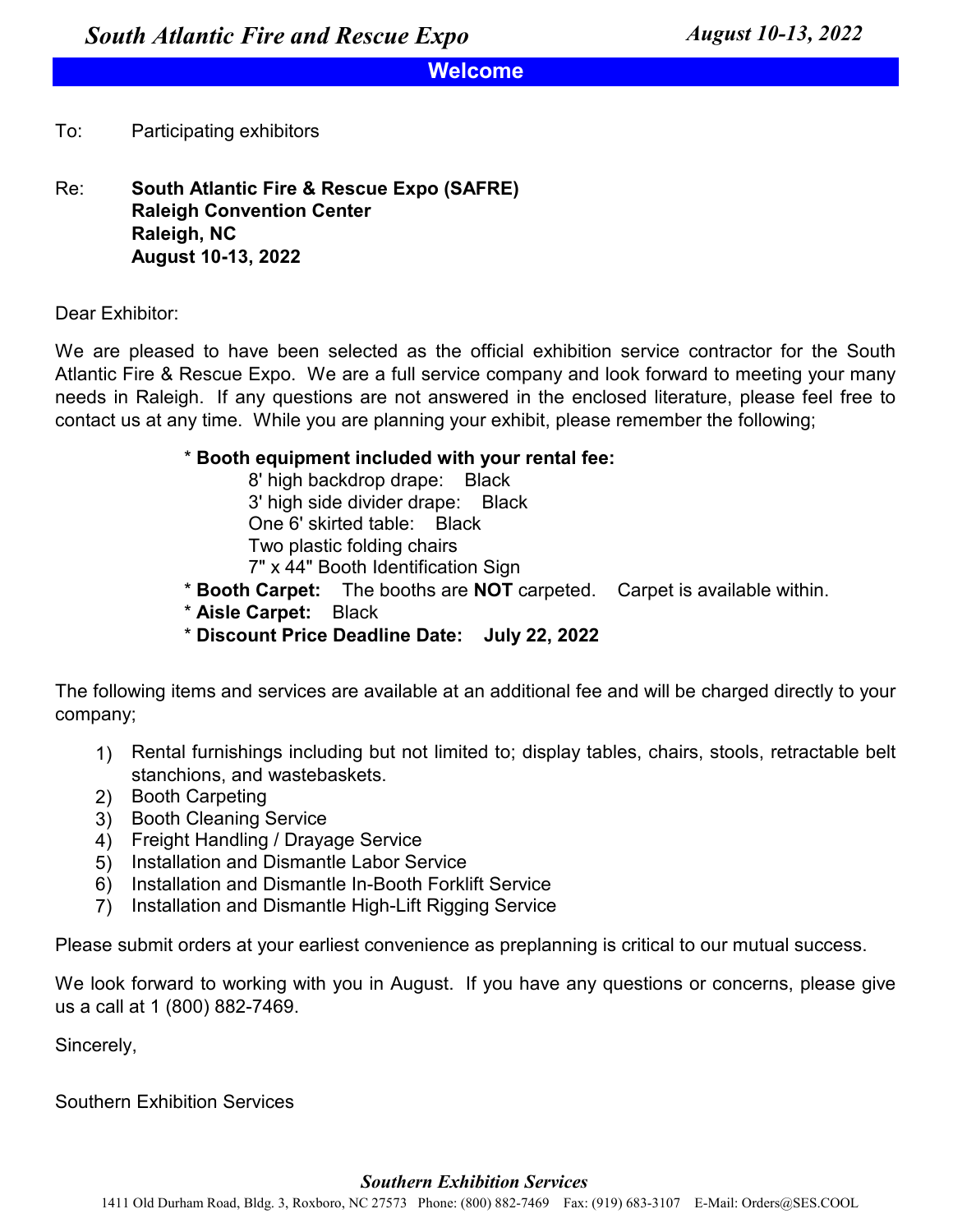# **Important Information**

| Wednesday, July 13, 2022:         | Shipments will begin to be accepted at our advance warehouse.                      |
|-----------------------------------|------------------------------------------------------------------------------------|
|                                   |                                                                                    |
| Wednesday, August 3, 2022:        | Deadline for shipments sent to our advance warehouse.                              |
|                                   |                                                                                    |
|                                   |                                                                                    |
|                                   |                                                                                    |
| Friday, July 22, 2022:            | Deadline to receive 20% discount for prepayment order                              |
|                                   |                                                                                    |
| <b>July 23 - August 13, 2022:</b> | Standard rates apply to all orders received                                        |
|                                   |                                                                                    |
|                                   |                                                                                    |
|                                   | 8:00 am to 5:00 pm - Shipments will be accepted at the Exhibit Hall.               |
| Wednesday, August 10, 2022:       |                                                                                    |
|                                   | 8:00 am to 5:00 pm - Installation Labor, Forklift, and Rigging can be scheduled.   |
|                                   | 9:00 am - Trucks move into the Exhibit Hall.                                       |
|                                   |                                                                                    |
|                                   | 8:00 am to 3:00 pm - Exhibitor Move-In.                                            |
| Thursday, August 11, 2022:        | 8:00 am to 3:00 pm - Shipments will be accepted at the Exhibit Hall.               |
|                                   | 8:00 am to 3:00 pm - Installation Labor, Forklift, and Rigging can be scheduled.   |
|                                   |                                                                                    |
|                                   |                                                                                    |
| <b>Friday, August 12, 2022:</b>   | 8:00 am - Exhibitors allowed into the Exhibit Hall.                                |
|                                   | 10:00 am to 5:00 pm - Exhibits Open.                                               |
|                                   |                                                                                    |
|                                   |                                                                                    |
| Saturday, August 13, 2022:        | 9:00 am - Exhibitors allowed into the Exhibit Hall.                                |
|                                   | 9:00 am to 2:00 pm - Show Open.                                                    |
|                                   | 10:00 am to 12:00 pm - Outbound shipping should be confirmed.                      |
|                                   |                                                                                    |
|                                   | 2:00 pm to 5:00 pm - Exhibitor Move-Out.                                           |
|                                   | 2:00 pm to 5:00 pm - Dismantle Labor, Forklift and Rigging can be scheduled.       |
|                                   | 2:00 pm to 4:00 pm - Outbound shipments will be loaded on preferred carriers.      |
|                                   | 4:01 pm - Freight will be forced on Show Carrier (If preferred has yet to arrive). |
|                                   |                                                                                    |
|                                   | 5:00 pm - Exhibit Hall must be cleared.                                            |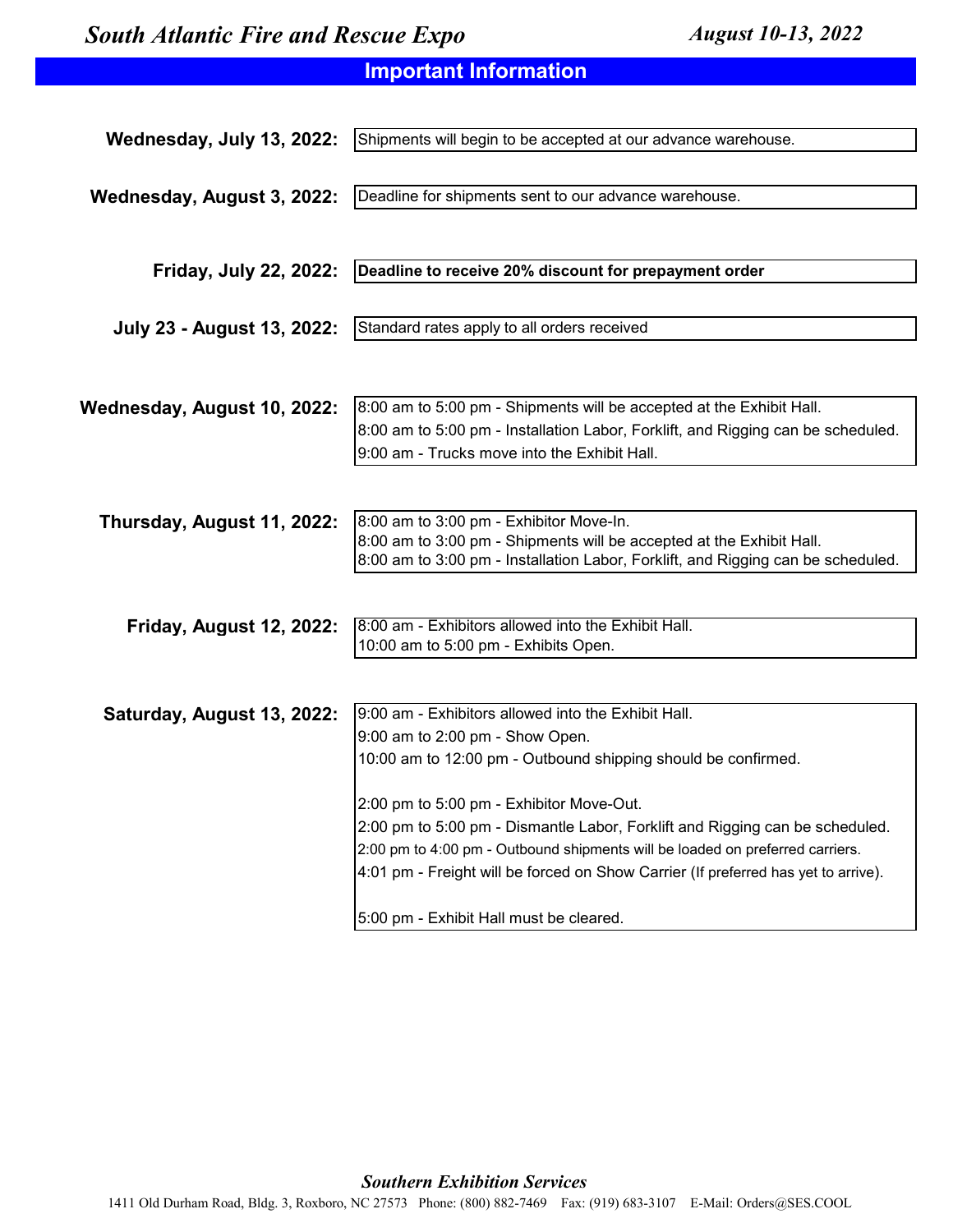# **Credit Authorization**

## Payment Policies **This form must be submitted with all orders.**

Please make advance order payment by check or credit card only. If your organization uses a purchase order system, a P.O. number must be included but is not considered payment. Orders will not be accepted without credit card payment.

Payment in full on all charges must be made prior to delivery of equipment or execution of service. All claims must be made prior to the end of the show. Please inform your at-show representative of these payment policies.

This form is required to be submitted by all exhibiting firms participating in the South Atlantic Fire & Rescue Expo. Charges for carpet, rental furnishings, booth cleaning, freight handling, labor, in-booth forklift, and rigging must be reserved with a credit card. If you wish to submit alternate payment, please send this completed form along with your alternate payment to Southern Exhibition Services. A credit card is still required on all orders for any additional costs that may be incurred.

By signing this form you are accepting all terms, conditions, and limits of liability as detailed on the forms contained in this document pertaining to services rendered by Southern Exhibition Services.

All of the prices listed, on the detailed order forms, are the standard rates (floor rates). Discount rates (Standard - 20%) are available, for every item and service offered (for early order with full payment).

**To qualify for the 20% discount:**

- **1) Orders must be completed and returned to our office before close of business on Friday, July 22, 2022.**
- **2) All completed orders must be accompanied by full payment.**

**Standard rates will apply to all orders received between July 23 - August 13, 2022.**

| <b>Authorization</b>                                       |             |                                            |                                                  |
|------------------------------------------------------------|-------------|--------------------------------------------|--------------------------------------------------|
|                                                            |             |                                            | Booth Number: _____________________              |
|                                                            |             |                                            |                                                  |
|                                                            |             |                                            |                                                  |
|                                                            |             |                                            |                                                  |
|                                                            |             |                                            |                                                  |
| Cell Phone: ____________________                           |             | Office Phone: <u>_____________________</u> | Fax: ________________________                    |
|                                                            |             |                                            |                                                  |
|                                                            |             |                                            |                                                  |
| <b>Charge To:</b> American Express                         | <b>Visa</b> | Master Card                                | Security Code: Security Code:                    |
|                                                            |             |                                            | Expiration Date: _____________________           |
|                                                            |             |                                            |                                                  |
| On-Site Rep (Set-Up): _______________________________      |             |                                            |                                                  |
| Rep Cell Phone: <u>_____________________________</u> _____ |             |                                            | Rep Cell Phone: ________________________________ |
|                                                            |             |                                            |                                                  |

## *Southern Exhibition Services*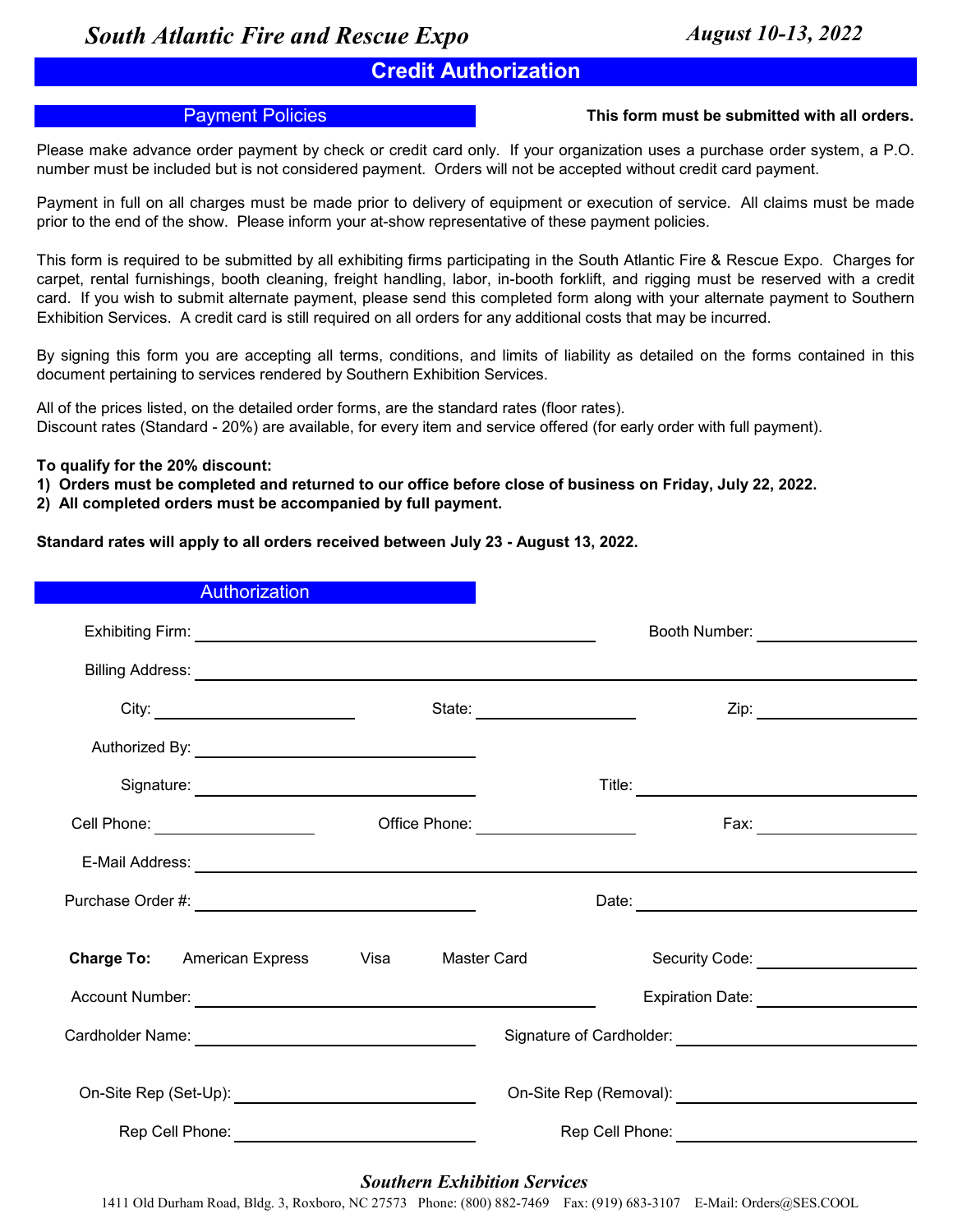# **Payment Tally Form** 20% discount available for early order with payment

## **This form must be submitted with all orders.**

The forms, following this page, will detail each item and service.

Please total each page individually then copy every page total to this form.

Please DO NOT apply the 20% prepayment discount before transferring subtotals to this form.

All of the prices listed, on the following forms, are the standard rates (floor rates).

Discount rates (Standard - 20%) are available, for every item and service offered (for early order with full payment).

## **To qualify for the 20% discount:**

**1) Orders must be completed and returned to our office before close of business on Friday, July 22, 2022.**

**2) All completed orders must be accompanied by full payment.**

**Standard rates will apply to all orders received between July 23 - August 13, 2022.**

| <b>Page Heading</b>                   | <b>Page Total</b> |
|---------------------------------------|-------------------|
| <b>Booth Carpet Rental</b>            |                   |
| <b>Rental Furnishings</b>             |                   |
| <b>Booth Cleaning</b>                 |                   |
| Advance to Warehouse Freight          |                   |
| Direct to Show-Site Freight           |                   |
| <b>Installation Labor</b>             |                   |
| <b>Dismantle Labor</b>                |                   |
| Installation In-Booth Forklift        |                   |
| Dismantle In-Booth Forklift           |                   |
| <b>Installation High-Lift Rigging</b> |                   |
| Dismantle High-Lift Rigging           |                   |
| Other:                                |                   |
|                                       |                   |
|                                       |                   |

Event Subtotal =

**Discount Rate (Subtract 20%)**

Total Event Charges =

Exhibiting Firm: Booth Number: Booth Number: Booth Number: Booth Number: Booth Number: Booth Number: Booth Number: Booth Number: Booth Number: Booth Number: Booth Number: Booth Number: Booth Number: Booth Number: Booth Num

*Southern Exhibition Services*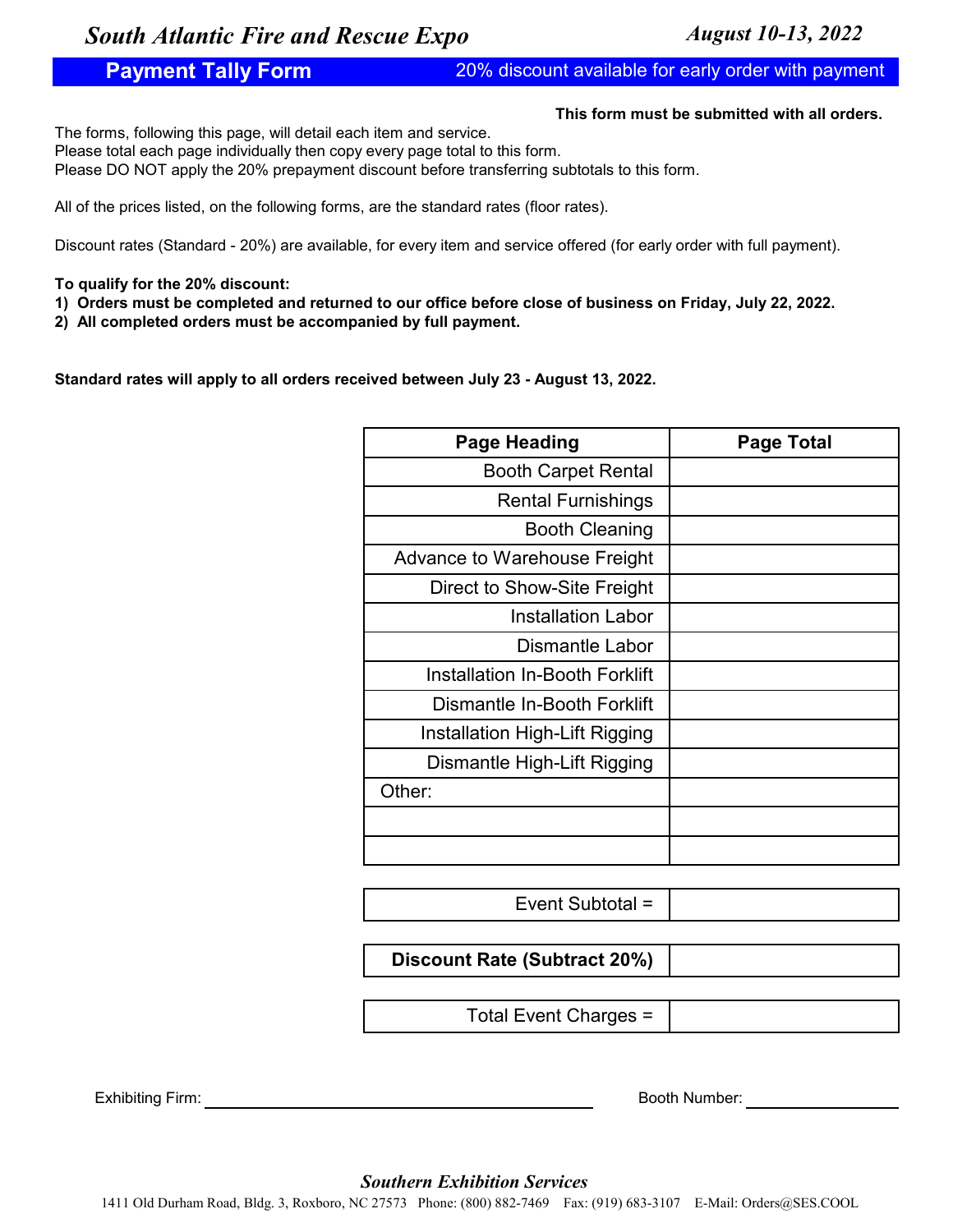# **Booth Carpet Rental**

20% discount available for early order with payment

## Standard Booth Carpet

Standard booth carpet rate includes; delivery to booth, installation, rental, taping on the front edge, and removal. Standard booth carpet is intended to cover the entire booth area of a standard size booth. If custom-cut complete area carpet is preferred (for an odd sized booth) or required (for a large bulk space), please complete that section below.

| Quantity | <b>Size</b>                |   | Rate     |          | Cost |
|----------|----------------------------|---|----------|----------|------|
|          | 10' wide $\times$ 10' long | @ | \$133.50 | =        |      |
|          | 10' wide x 20' long        | @ | \$267.00 | $\equiv$ |      |
|          | 10' wide $\times$ 30' long | @ | \$400.50 | $\equiv$ |      |
|          | 10' wide $\times$ 40' long | @ | \$534.00 | $\equiv$ |      |
|          | 10' wide $x$ 50' long      | @ | \$667.50 | Ξ        |      |

### **Please circle color choice for standard carpet**

red blue green black

## Complete Area Carpet

Custom-cut complete area carpet rate includes; delivery to booth, installation, trimming, seaming, wastage, rental, taping on all edges, and removal of carpet specifically cut to your exact measurements.

| Width |        | Length |                    | <b>Square feet</b> |                 | Rate               |                               | Cost |
|-------|--------|--------|--------------------|--------------------|-----------------|--------------------|-------------------------------|------|
|       | v<br>Λ |        | $\equiv$<br>$\sim$ |                    | $^{\copyright}$ | \$2.75 per sq. ft. | $\overline{\phantom{a}}$<br>- |      |
|       | v<br>Λ |        | $\equiv$<br>$\sim$ |                    | $\circleda$     | \$2.75 per sq. ft. | -<br>-                        |      |

**Please circle color choice for custom carpet**

red blue green black

Please contact us regarding additional color options (for Complete Area Only)

## Carpet Accessories

Rates for items listed below include; delivery to booth, installation, rental, and removal.

| <b>Description</b> | L x W |   | <b>Square feet</b> |              | Rate               |   | Cost |
|--------------------|-------|---|--------------------|--------------|--------------------|---|------|
| Carpet Padding     |       | = |                    | $^\circledR$ | \$1.50 per sq. ft. | = |      |
| Double Padding     |       | = |                    | $^\circledR$ | \$2.75 per sq. ft. | = |      |
| Visqueen           |       | = |                    | $^\circledR$ | \$0.50 per sq. ft. | Ξ |      |
| Carpet Tape        |       | = |                    | $\bm{a}$     | \$1.75 per foot    | = |      |

| <b>Payment Computation</b> |  |  |
|----------------------------|--|--|
|                            |  |  |
|                            |  |  |

| Subtotal of all rental items = |  |
|--------------------------------|--|
| 7.25% NC sales and use tax $=$ |  |
| Page Total =                   |  |

Please copy the entire page total over to the payment form prior to applying the 20% prepayment discount.

Exhibiting Firm: Booth Number: Booth Number:

Please consider your needs carefully. Rental items cancelled after move-in begins will be refunded at 50% of their original price. All equipment remains the property of Southern Exhibition Services.

## *Southern Exhibition Services*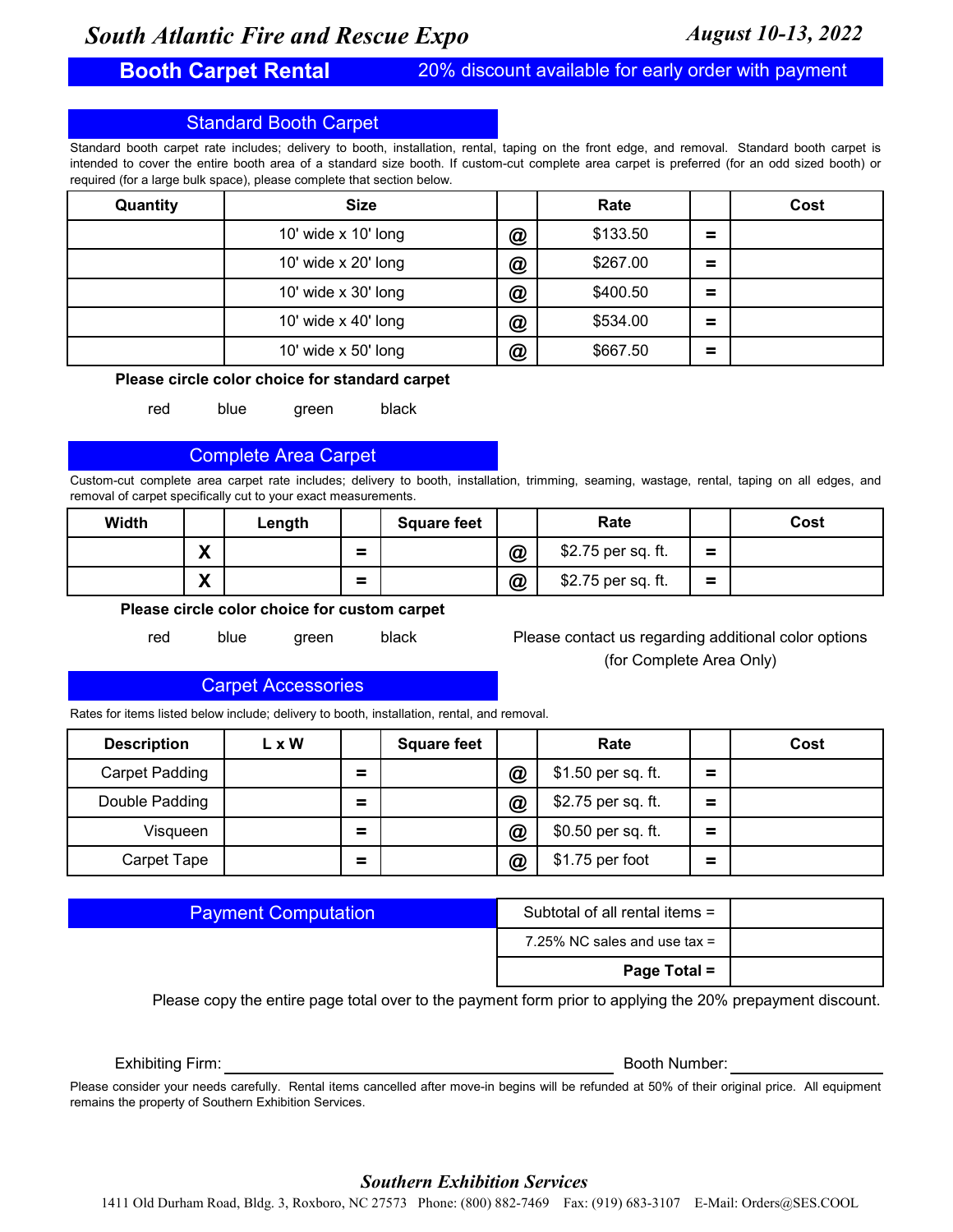## **Rental Furnishings** 20% discount available for early order with payment

| <b>Skirted Display Tables 30" high</b>                                | <b>Booth Furniture</b> |                                      |
|-----------------------------------------------------------------------|------------------------|--------------------------------------|
| Skirted tables include white vinyl cover and skirting on three sides. | plastic folding chair  | \$14.90<br>$^{\textregistered}$      |
| 2' x 4' skirted table<br>\$99.73<br>@                                 | padded side chair      | \$46.70<br>@                         |
| \$116.58<br>2' x 6' skirted table<br>@                                | upholstered stool      | \$73.73<br>@                         |
| 2' x 8' skirted table<br>\$133.44<br>@                                | wastebasket            | \$13.70<br>$^{\textregistered}$      |
| \$117.98<br>36" round skirted table<br>@                              | easel                  | \$39.90<br>@                         |
| skirt 4th side of 30" table $\omega$<br>\$42.14                       | spotlight              | \$47.40<br>$^\text{\textregistered}$ |
|                                                                       |                        |                                      |

### **Please circle 30" high skirt color choice**

black white silver gold beige hunter green teal kelly green royal blue red pink burgundy plum

## Skirted Display Tables 40" high

| Skirted tables include white vinyl cover and skirting on three sides. |          | tack board 4' x 8' vertical $@$ \$138.44        |
|-----------------------------------------------------------------------|----------|-------------------------------------------------|
| 2' x 4' skirted table<br>ര                                            | \$129.23 |                                                 |
| 2' x 6' skirted table<br>ω                                            | \$146.08 | <b>Special Drapery / Booth Hardw</b>            |
| 2' x 8' skirted table<br>ω                                            | \$162.94 | \$10.54<br>3' high pipe & drape / ft. $\omega$  |
| 36" round skirted table<br>@                                          | \$147.48 | \$14.75<br>8' high pipe & drape / ft. $\omega$  |
| skirt 4th side of 40" table $\omega$                                  | \$49.15  | 12' high pipe & drape / ft. $\omega$<br>\$26.00 |
| Raise table to counter height @                                       | \$30.00  | 16' high pipe & drape / ft. $@$<br>\$37.58      |

### **Please circle 40" high skirt color choice**

|  |  | black white silver gold beige hunter-green teal |  |
|--|--|-------------------------------------------------|--|
|  |  | kelly green royal blue red pink burgundy plum   |  |

| Unskirted Display Tables 30" high |                |         | Please circle drape color choic                 |
|-----------------------------------|----------------|---------|-------------------------------------------------|
| 2' x 4' plain table               | $\omega$       | \$64.83 | white silver gold beige champa<br>black         |
| $2' \times 6'$ plain table        | $\omega$       | \$75.78 | hunter green teal expo green<br>royal blue      |
| 2' x 8' plain table               | $\omega$       | \$86.73 | red pink burgundy<br>terra cotta                |
| 36" round plain table             | $\varpi$       | \$76.70 |                                                 |
| 30" wide vinyl cover / ft.        | $^{\circledR}$ | \$2.48  | <b>Miscellaneous</b>                            |
| 30" high skirting / ft.           | $\omega$       | \$5.28  | \$59.63<br>8' step ladder (per day)<br>$\varpi$ |

| Unskirted Display Tables 40" high                            | 12' step ladder (per day) $@$             | \$66.91 |
|--------------------------------------------------------------|-------------------------------------------|---------|
| 2' x 4' plain table<br>\$88.00<br>$^{\textregistered}$       | 16' step ladder (per day) $\omega$        | \$70.56 |
| 2' x 6' plain table<br>\$98.95<br>$^{\textregistered}$       | visqueen / sq.ft.<br>$^{\textregistered}$ | \$0.50  |
| \$109.90<br>2' x 8' plain table<br>@                         | carpet tape / ft.<br>@                    | \$1.75  |
| 36" round plain table<br>\$99.88<br>@                        | carpet tape / Roll (108 ft.) $\omega$     | \$62.50 |
| 30" wide vinyl cover / ft.<br>\$2.48<br>$^{\textregistered}$ | duct tape $/$ ft.<br>$\omega$             | \$1.28  |
| 40" high skirting / ft.<br>\$7.38<br>$^{\textregistered}$    | steel banding / ft.<br>@                  | \$3.82  |
| \$30.00<br>Raise table to counter height @                   | 18" wide shrink wrap / ft. @              | \$2.12  |

## Table-Top Risers

Three individual risers are required to create a two-tier riser.

| $4' \times 8'' \times 8''$ riser | $\omega$ | \$49.95 |  |
|----------------------------------|----------|---------|--|
| $6'$ x $8"$ x $8"$ riser         | $\omega$ | \$42.13 |  |
| $8' \times 8" \times 8"$ riser   | $\omega$ | \$50.55 |  |

| <b>Booth Furniture</b>               |                           |          |  |
|--------------------------------------|---------------------------|----------|--|
| plastic folding chair                | $^\text{\textregistered}$ | \$14.90  |  |
| padded side chair                    | @                         | \$46.70  |  |
| upholstered stool                    | @                         | \$73.73  |  |
| wastebasket                          | $^\text{\textregistered}$ | \$13.70  |  |
| easel                                | @                         | \$39.90  |  |
| spotlight                            | @                         | \$47.40  |  |
| stanchion retractable belt @         |                           | \$47.00  |  |
| garment rack                         | @                         | \$105.34 |  |
| t-style bag stand                    | @                         | \$80.50  |  |
| pegboard 4x8 horizontal              | @                         | \$112.50 |  |
| pegboard 4' x 8' vertical            | @                         | \$112.50 |  |
| tack board $4x8$ horizontal $@$      |                           | \$138.44 |  |
| tack board 4' x 8' vertical $\omega$ |                           | \$138.44 |  |
|                                      |                           |          |  |

| <b>Special Drapery / Booth Hardware</b> |                      |          |  |
|-----------------------------------------|----------------------|----------|--|
| 3' high pipe & drape / ft.              | $\omega$             | \$10.54  |  |
| 8' high pipe & drape / ft.              | $^{\textregistered}$ | \$14.75  |  |
| 12' high pipe & drape / ft. $@$         |                      | \$26.00  |  |
| 16' high pipe & drape / ft. $@$         |                      | \$37.58  |  |
| 3' upright pole & base                  | @                    | \$33.38  |  |
| 8' upright pole & base                  | @                    | \$46.72  |  |
| 9'-16' upright pole & base $@$          |                      | \$117.28 |  |
| 6'-10' drape support bar                | @                    | \$34.40  |  |
|                                         |                      |          |  |

### **Please circle drape color choice**

black white silver gold beige champagne brown hunter green teal expo green royal blue french blue terra cotta red pink burgundy plum

| <b>Miscellaneous</b>           |                           |         |  |  |  |  |  |
|--------------------------------|---------------------------|---------|--|--|--|--|--|
| 8' step ladder (per day)       | $^\text{\textregistered}$ | \$59.63 |  |  |  |  |  |
| 10' step ladder (per day)      | @                         | \$63.28 |  |  |  |  |  |
| 12' step ladder (per day)      | $^{\textregistered}$      | \$66.91 |  |  |  |  |  |
| 16' step ladder (per day)      | $^{\textregistered}$      | \$70.56 |  |  |  |  |  |
| visqueen / sq.ft.              | @                         | \$0.50  |  |  |  |  |  |
| carpet tape / ft.              | @                         | \$1.75  |  |  |  |  |  |
| carpet tape / Roll (108 ft.) @ |                           | \$62.50 |  |  |  |  |  |
| duct tape / ft.                | ω,                        | \$1.28  |  |  |  |  |  |
| steel banding / ft.            | @                         | \$3.82  |  |  |  |  |  |
| 18" wide shrink wrap / ft.     | @                         | \$2.12  |  |  |  |  |  |
| 7" long sign hook              |                           | \$0.65  |  |  |  |  |  |
|                                |                           |         |  |  |  |  |  |

## **Payment**

Subtotal of all rental items

7.25% NC sales and use tax

**Page Total =**

Exhibiting Firm:\_\_\_\_\_\_\_\_\_\_\_\_\_\_\_\_\_\_\_\_\_\_\_\_\_\_\_\_\_\_\_\_\_\_\_ Booth Number:\_\_\_\_\_\_\_\_\_\_\_\_\_\_\_\_\_\_\_\_\_\_\_\_\_\_\_\_\_\_\_\_

Please copy the entire page total over to the payment form prior to applying the 20% prepayment discount. Please consider your needs carefully. Rental items cancelled after move-in begins will be refunded at 50% of their original price. All equipment remains the property of Southern Exhibition Services. Prices include delivery of equipment to the booth, rental for the duration of the show (unless otherwise indicated), and removal.

## *Southern Exhibition Services*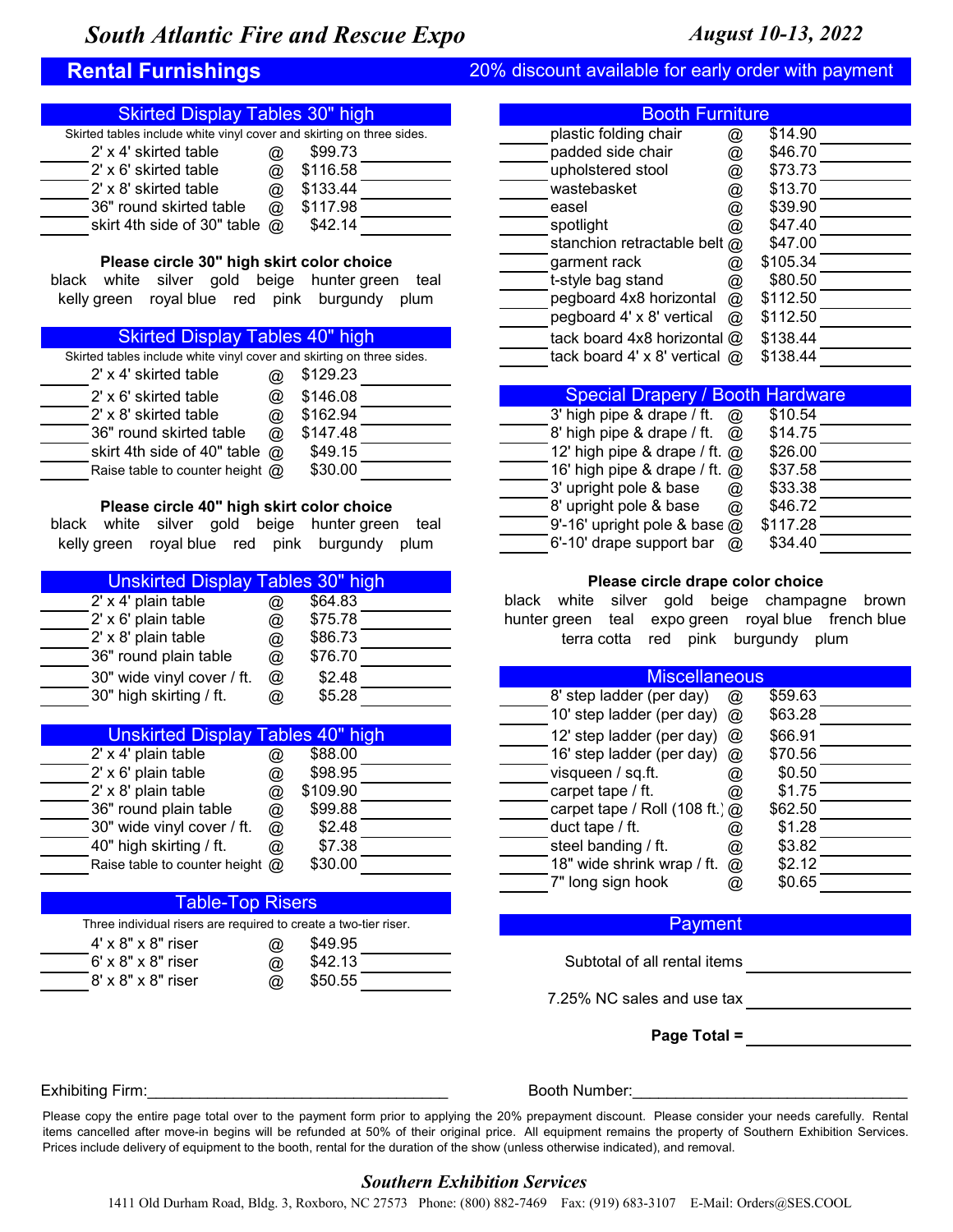## **Booth Cleaning** 20% discount available for early order with payment

## **Vacuuming**

Carpets rented from SES are clean, upon installation, prior to exhibitor move-in. Booth cleaning service is recommended (at least One Time cleaning) due to the fact that carpet often becomes dirty while exhibitors set-up. Rates are based on total square footage of booth regardless of area to be cleaned (100 sq. ft. minimum). Rates include; vacuuming of carpet and emptying of wastebaskets.

| <b>Description</b>                                | Booth Size (Sq. Ft.) |                 | Rate               |     | Cost |  |  |
|---------------------------------------------------|----------------------|-----------------|--------------------|-----|------|--|--|
| One Time (Prior to initial opening)               |                      | $^{\copyright}$ | \$0.48 per sq. ft. | Ξ   |      |  |  |
| Two Days                                          |                      | $^\circledR$    | \$0.83 per sq. ft. | =   |      |  |  |
| Three Days                                        |                      | $^{\copyright}$ | \$1.15 per sq. ft. | $=$ |      |  |  |
| Four Days                                         |                      | $^\circledR$    | \$1.48 per sq. ft. | =   |      |  |  |
| <b>Five Days</b>                                  |                      | $^\circledR$    | \$1.73 per sq. ft. | Ξ   |      |  |  |
| Please specify dates for above requested service: |                      |                 |                    |     |      |  |  |

## Porter Service

Rates include; emptying of wastebaskets and policing of booth area at two-hour intervals during show hours. Rates are based on total square footage of booth regardless of area to be cleaned.

| Booth Size (Sq. Ft.)                              | <b>Number of Days</b> |              | Rate             |     | Cost |  |
|---------------------------------------------------|-----------------------|--------------|------------------|-----|------|--|
| Up to $500$                                       |                       | $^\circledR$ | \$120.00 per day | =   |      |  |
| $501 - 2.000$                                     |                       | $\bm{a}$     | \$170.00 per day | =   |      |  |
| $2,001 - 4,000$                                   |                       | $\bm{a}$     | \$210.00 per day | $=$ |      |  |
| 4,001 and above                                   |                       | $\circleda$  | \$250.00 per day | =   |      |  |
| Please specify dates for above requested service: |                       |              |                  |     |      |  |

## Shampoo Carpet

Rates are based on total square footage of booth regardless of area to be cleaned (100 sq. ft. minimum). Rates include; shampooing of carpet. Additional charges apply where SES carpet is excessively soiled (see refurbishment and replacement policies) due to circumstances including; wood or metal shavings produced in booth, landscaping, food sampling, and tire tracks.

| <b>Description</b>                                                | Booth Size (Sq. Ft.) |                 | Rate               |          | Cost |
|-------------------------------------------------------------------|----------------------|-----------------|--------------------|----------|------|
| One Time (Prior to initial opening)                               |                      | $^\circledR$    | \$1.50 per sq. ft. | Ξ.       |      |
| Two Days                                                          |                      | $^{\copyright}$ | \$2.50 per sq. ft. | =        |      |
| Three Days                                                        |                      | $\circledR$     | \$3.80 per sq. ft. | Ξ.       |      |
| Four Days                                                         |                      | $\circledR$     | \$5.00 per sq. ft. | $\equiv$ |      |
| <b>Five Days</b>                                                  |                      | $^{\copyright}$ | \$6.50 per sq. ft. | $=$      |      |
| This case and although the first theory are consistent a constant |                      |                 |                    |          |      |

**Please specify dates for above requested service:**

## **Payment**

| Page Subtotal =               |  |
|-------------------------------|--|
| $7.25\%$ NC Sales & Use Tax = |  |
| Page Total =                  |  |

Please copy the entire page total over to the payment form prior to applying the 20% prepayment discount.

Exhibiting Firm: **Booth Number:** Booth Number:

## *Southern Exhibition Services*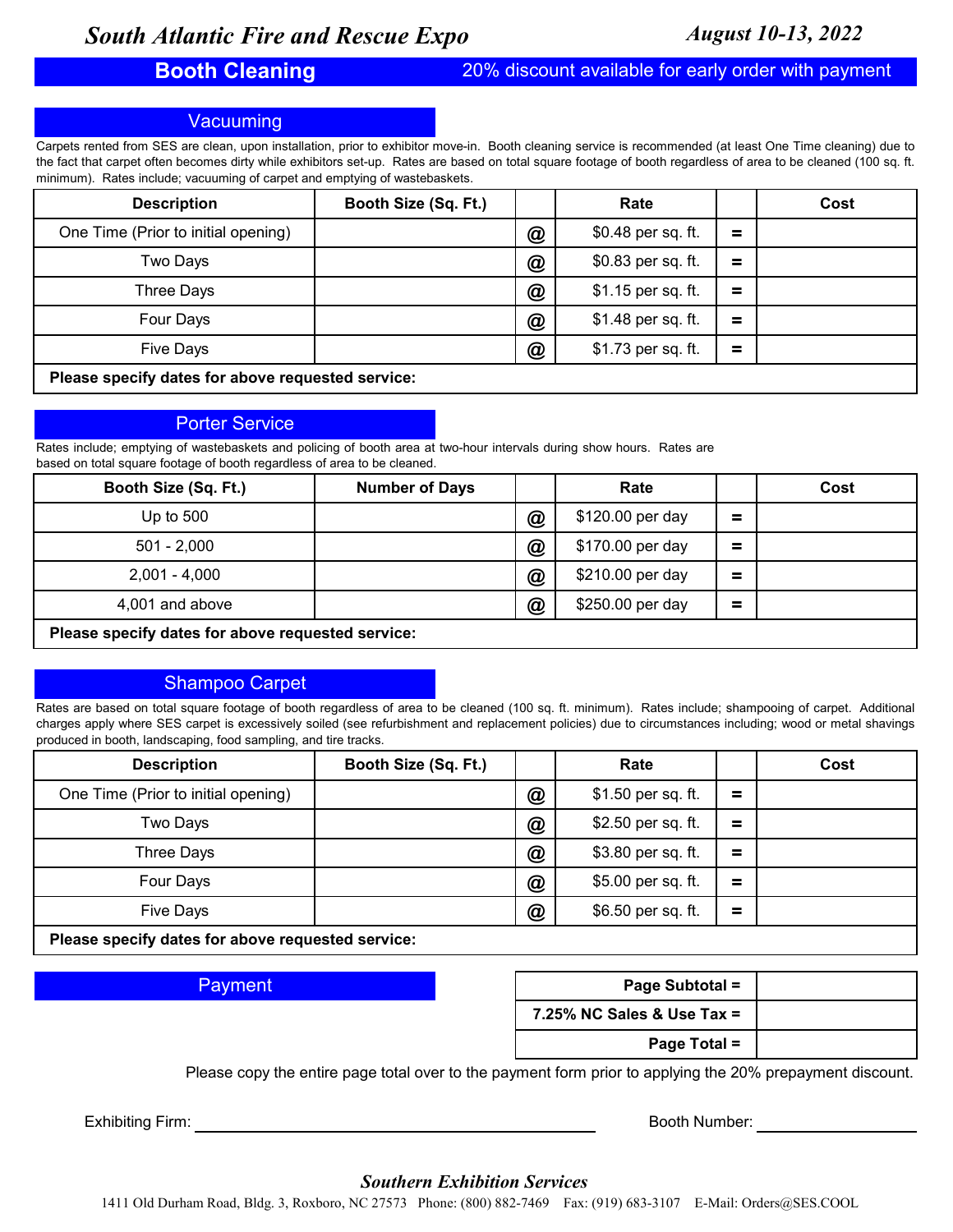# **Policy Statement**

It is the exhibitor's responsibility to advise the SES Service Desk immediately of any problems or discrepancies with regard to orders placed and invoices. No credits will be issued after show closing.

Tax exempt companies are required to supply a current certificate for the state in which the services will be contracted.

There will be a \$35.00 fee for any returned check. Unpaid balances are subject to a finance charge of 1.5% per month or portion thereof (18% annual).

Please consider your needs carefully. Rental items cancelled after move-in begins will be refunded at 50% of their original price. All equipment remains the property of Southern Exhibition Services. Prices include delivery of equipment to the booth, rental for the duration of the show (unless otherwise indicated), and removal.

Should an exhibiting company place an order for a current event while carrying an outstanding balance from a previous event; the current order will not be processed until full payment is received to satisfy both the delinquent invoice and the recent order.

Exhibitor is responsible for rental items throughout the duration of the rental period. Lost or missing items will incur a replacement charge, in addition to the original rental cost. Replacement charge is equivalent to four times the price of one floor rate rental. Damaged, stained, or excessively soiled items (that can be restored to their original condition) will incur a refurbishment charge, in addition to the original rental cost. Refurbishment charge is equivalent to two times the price of one floor rate rental.

Rental rates cover the cost to utilize each item starting on the exhibitor move-in day and ending upon show closing. Please make all items accessible to SES staff at show close, even if you decide not to move-out until the following day, as rental items will begin to be removed from the booths immediately following the close of the show to ensure the return of all SES equipment to inventory. Any rental items that SES is unable to retrieve within four hours, after the close of the show, will incur an additional rental charge at floor rates. This policy applies to any obstacle that would make it impossible for SES to remove a rental item from a booth until after the four hour grace period, following show closing. A few examples include; vehicle left parked on a rental carpet, monitor left on a rental table, or framed picture left on a rental easel.

It is understood that acceptance of all terms and conditions stated throughout this document will be construed when an order for any rental equipment or other service is placed by the exhibitor with Southern Exhibition Services. By placing an order for this event, it is understood that you agree to all policies and terms found within this document. This agreement supersedes any and all previous agreements, or portion thereof, between the above mentioned parties.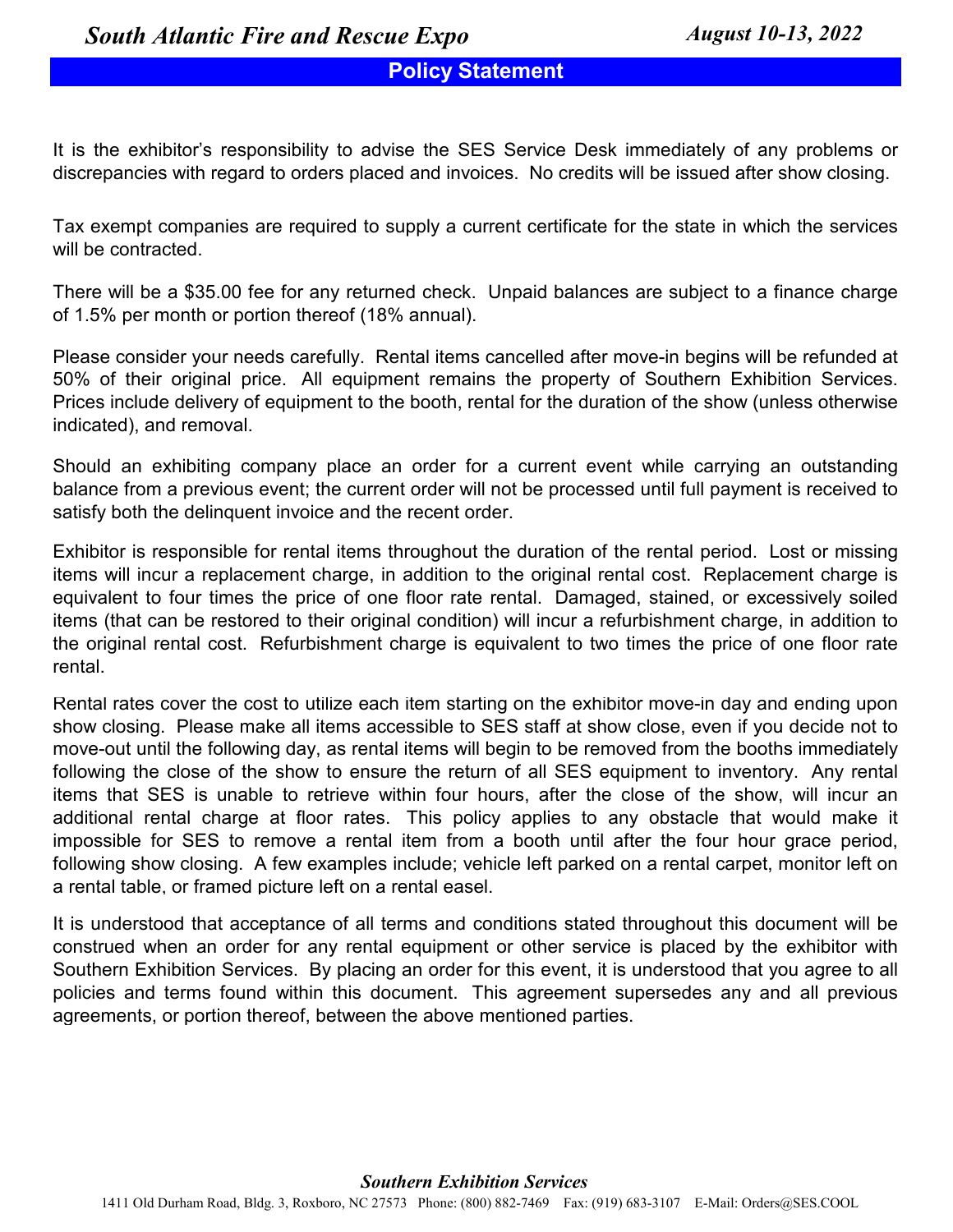# **Material Handling - Limits of Liability**

1. ACCEPTANCE OF TERMS. It is understood that acceptance of the following terms and conditions will be construed when any of the following conditions are met:

- The Freight Rate Schedule is returned; or
- Exhibitors materials are delivered to either the Southern Exhibition Services (hereafter referred to as "SES") warehouse or show site for which SES is the Official General Contractor for the event; or
- When an order for any rental equipment, labor, and/or other services is placed by the exhibitor with SES

2. SES RESPONSIBILITIES. The responsibility of SES with respect to the goods stored hereunder shall be limited to the exercise of ordinary care and diligence by its officers and employees in receiving, handling, keeping and delivering the same. For purposes of this contract, SES means their employees, officers, directors, agents, assigns, affiliated companies, and related entities including, but not limited to, any subcontractors SES may appoint. SES shall not be liable for loss or damage by natural elements, fire, heat, frost, damp, dust, moths, rust, leakage, deterioration, acts of God, vandalism, theft, civil disturbance, power failure, acts of terrorism or war, labor disputes, lockouts or work stoppages of any kind nor for other causes beyond SES's reasonable control.

3. SES LIABILITY. It is understood that SES and its subcontractors are not insurers. The exhibitor is responsible for obtaining the proper insurance to cover their property. SES does not provide for full liability should loss or damage occur. SES's liability shall be limited to the physical loss or damage to the specific article, which is lost or damaged. In any case, the liability of SES is limited to \$.50 per pound per article, with a maximum of \$100.00 per item, and a maximum of \$1,500 per shipment, whichever is less, as agreed upon damages and exclusive remedy. Provisions of this paragraph shall apply if loss or damage, regardless of cause or origin, results directly or indirectly to property through performance or nonperformance of obligations imposed by the offering of services to Exhibitors, or from negligence, active or otherwise, by SES, its subcontractors or employees. This applies while these goods are in SES's warehouse, in vehicles for delivery or at show site. SES shall not be liable to any extent whatsoever for any actual, potential or assumed loss of profits or revenues, or for any collateral costs, which may result from any loss or damage to an exhibitor's material which make it impossible or impractical to

exhibit same.

**4. EXHIBITORS ARE URGED TO CARRY ALL-RISK INSURANCE COVERING YOUR MATERIALS AGAINST DAMAGE, LOSS AND ALL OTHER HAZARDS FROM THE TIME SHIPMENTS ARE MADE PRIOR TO THE SHOW UNTIL SHIPMENTS ARE RECEIVED BACK AFTER THE SHOW. THIS CAN GENERALLY BE DONE BY ADDING "EXPOSITION FLOATERS" TO EXISTING INSURANCE POLICIES. IT IS UNDERSTOOD THAT SES IS NOT AN INSURER. THAT INSURANCE, IF ANY, SHALL BE OBTAINED BY THE EXHIBITOR AND THE AMOUNTS PAYABLE BY SES HEREUNDER ARE BASED ON THE VALUE OF THE MATERIAL HANDLING SERVICES AND THE SCOPE OF SES LIABILITY AS SET FORTH ABOVE.**

5. PACKAGING. SES shall not be responsible for damage to uncrated material, material improperly packed, concealed damage, pad wrapped or shrink-wrapped materials, glass breakage, or carpet in bags or poly. Additionally, SES shall not be responsible for crates and packaging that are unsuitable for handling, in poor condition, or have prior damage. Crates and packaging should be designed to adequately protect contents for handling by forklifts and similar means.

6. INSURANCE CLAIMS. The exhibitor must report the damage or loss at the SES service desk at show site and complete our paperwork documenting the incident. Failure to complete the proper paperwork at show site will result in the claim being waived. The exhibitor must submit any written claim for loss or damage within (30) days of the close of the show on which the loss or damage occurred or the claim shall be considered waived. No suit or action shall be brought against SES more than one year after the cause of action accrues.

7. INBOUND SHIPMENTS. After the exhibit materials are placed in the booth, SES will not be responsible for condition, count or content. Please remember that there may be a lapse of time between the delivery of shipments to the booth and the arrival of the exhibitor or exhibitor's representative. SES will not be responsible or liable for any loss, damage, theft, or disappearance of exhibitor's materials after same have been delivered to the exhibitor's booth at show site. We suggest exhibitors arrange for security services for their booth.

## *Southern Exhibition Services*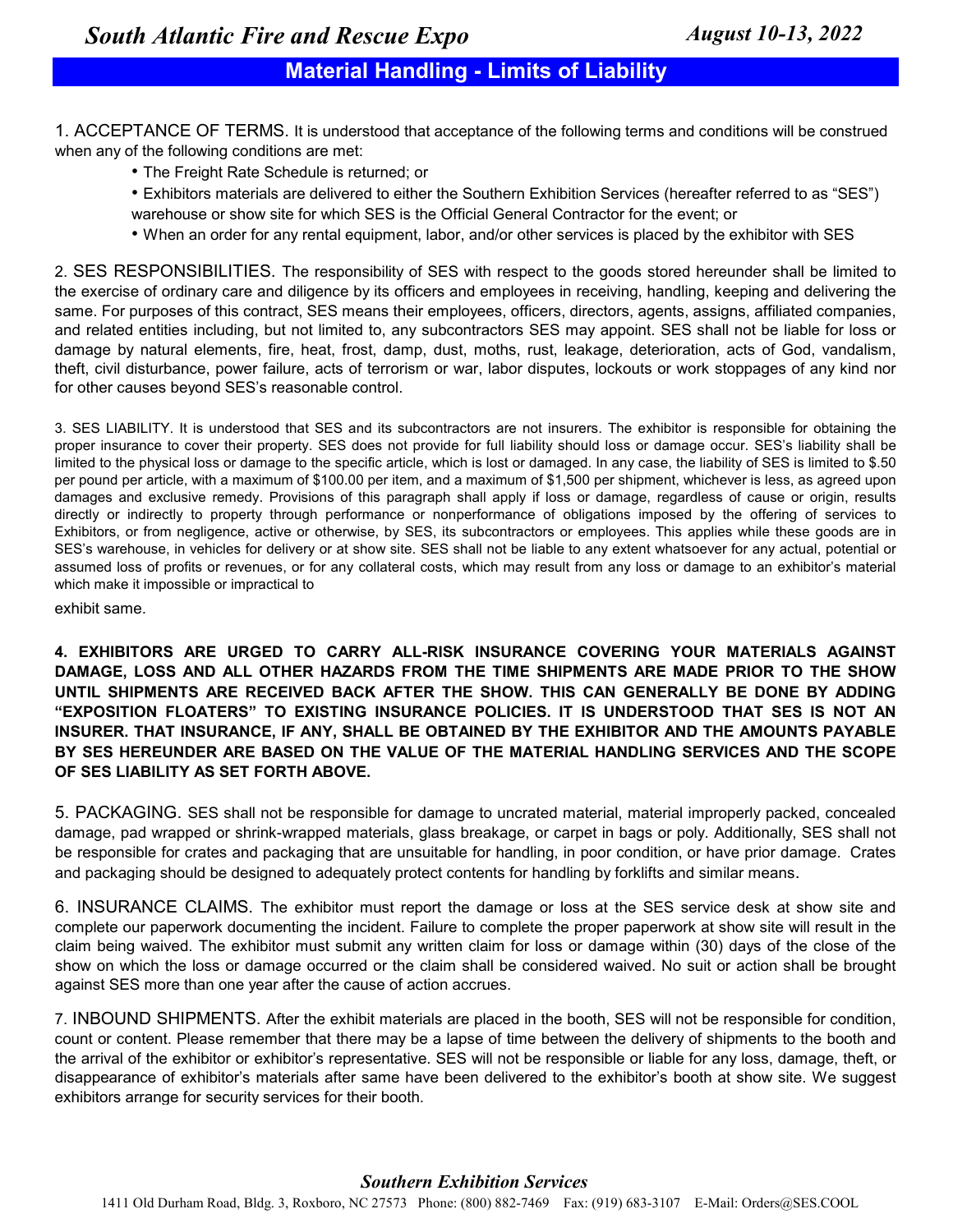# **Material Handling - Limits of Liability**

8. EQUIPMENT REQUIRING SPECIAL EQUIPMENT. Fourteen days advance notice must be provided to SES by the exhibitor in order to obtain special devices to properly load, place or reload equipment requiring such care. SES will not be liable for any damage incurred during the handling of equipment requiring special devices if this advance notice has not been received by SES.

9. EMPTY CONTAINER LABELS. The exhibitor is responsible for affixing EMPTY labels (available at the SES service desk) to containers to be stored during the show. It is understood that these labels are used for empty storage only and SES assumes no responsibility or liability for loss or damage to contents while containers are in storage or for mislabeled containers.

10. CLASSIFYING SHIPMENTS. SES cannot be responsible for classifying shipments. After shipments are tendered to a carrier for shipment, SES cannot be responsible for delivery time or damage or loss to property.

or handling. 11. OUTBOUND SHIPMENTS. All shipments received at the close of the show are subject to a final count. We will count and ship pieces as we find the shipment when we remove them from the booth to load out. All Material Handling Agreements submitted to SES by the exhibitor will be checked at the time of pick up from the booth. Corrections will be made where any discrepancies exist between the quantities of pieces listed by the exhibitor and the actual count of such items in the booth at the time of pick up. SES is not responsible for shipments left in booths by exhibitors. We suggest exhibitors arrange for security services for their booth. **PLEASE NOTE**: Where an exhibitor indicates choice of carrier for pickup, it is the exhibitor's responsibility to arrange with such carrier for said pickup service. In order to expedite removal of freight from the show site, SES shall have the authority to change designated carriers, if such carriers do not pick up on time or refuse to accept shipments. Exhibits not removed from the show on removal day and on which we have no shipping information will be returned to our warehouse at an additional charge to await disposition. SES assumes no

12. PAYMENT OF SERVICES. The exhibitor agrees, in the event of a dispute with SES or its subcontractors relative to any loss or damage to any of the exhibitor's freight or equipment, that the exhibitor will not withhold payment in any amount due to SES for freight handling services or any other services provided by SES or its subcontractors as an offset against the amount of the alleged loss or damage. Instead, the exhibitor agrees to pay SES prior to the close of the show for all such charges and further agrees that any claim the exhibitor may have against SES or its subcontractors shall be pursued independently by the exhibitor as a complete, separate transaction to be resolved on its own merits.

13. JURISDICTION. This agreement shall be deemed to have been made in the State of North Carolina, and that any and all performance hereunder, or breach thereof, shall be interpreted, governed and construed pursuant to the laws of the State of North Carolina, and the parties to this agreement consent that the Circuit Court for Person County, North Carolina shall be the sole forum where any cause of action arising under, or in any way related to, this agreement may be instituted.

14. MISCELLANEOUS. Exhibitor, as a material part of the consideration to SES for material handling services, waives and releases all claims against SES, its employees, agents, officers and directors, with respect to all matters for which SES has disclaimed liability, pursuant to the provisions of this contract. The exhibitor acknowledges that he or she has read this agreement, understands it and agrees to be bound by its terms, and further agrees that it is the complete and exclusive agreement between the parties. The invalidity or enforceability of any provision hereof shall not affect, modify, or impair the validity and enforceability of all other provisions herein.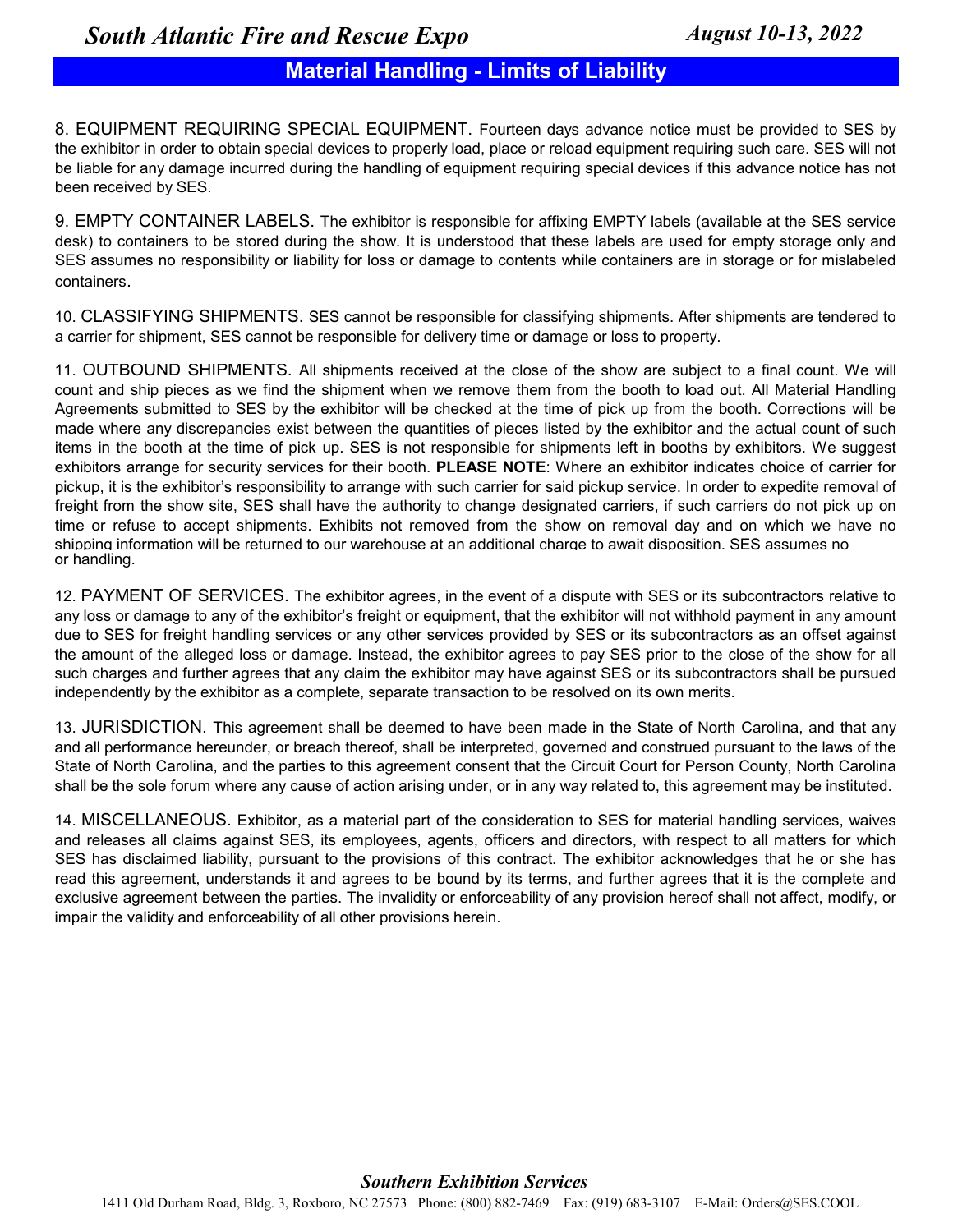## **Advance Warehouse Freight Rates**

20% discount available for early order with payment

## Freight Base Rate Schedule

Rates listed below include; receiving at the advance warehouse in Roxboro NC, transport to the show facility, delivery to the booth, storage of empty containers, return of outbound shipments to loading dock, and reloading onto your carrier. These rates are based on straight time move-in and move-out (see overtime definition on the following page of this document). Cost for freight calculated per cwt (100 lbs. or fraction). A 100 lb. (1 cwt) minimum charge, per shipment, applies.

| <b>Description of Service</b> | $100 - 5.000$ LBS<br>1 - 50 CWT | 51 - 100 CWT     | $5,001 - 10,000$ LBS $\vert 10,001 - 20,000$ LBS<br>101 - 200 CWT | Over 20,000 LBS<br>201 CWT or more |
|-------------------------------|---------------------------------|------------------|-------------------------------------------------------------------|------------------------------------|
|                               |                                 |                  |                                                                   |                                    |
| Crated or Skidded Shipments   | \$95.50 per CWT                 | \$91.00 per CWT  | \$86.50 per CWT                                                   | \$82.00 per CWT                    |
| Special Handling              | \$104.50 per CWT                | \$100.00 per CWT | \$95.50 per CWT                                                   | \$91.00 per CWT                    |
| Uncrated                      | \$113.50 per CWT                | \$109.00 per CWT | \$104.50 per CWT                                                  | \$100.00 per CWT                   |

(See definitions of above classifications on the following page of this document)

## Freight Payment Computation

For each individual shipment; enter estimated total pounds below, divide the total pounds by 100, then round each total shipment weight up to the nearest cwt (for example – a 742 lb. shipment would be figured as 8 cwt.) any shipment with a total weight of less than 100 lbs. will be calculated at the 1 cwt minimum.

| Total Weight (LBS) |          | <b>CWT</b> |                                | <b>Rate per CWT</b>                      |          | <b>Estimated Cost</b> |
|--------------------|----------|------------|--------------------------------|------------------------------------------|----------|-----------------------|
|                    | / 100 =  |            | v<br>Λ                         |                                          | $\equiv$ |                       |
|                    | $100 =$  |            | v<br>Λ                         |                                          | $\equiv$ |                       |
|                    | $1100 =$ |            | v<br>Λ                         |                                          | $\equiv$ |                       |
|                    | $100 =$  |            | Y<br>$\boldsymbol{\mathsf{A}}$ |                                          | $\equiv$ |                       |
|                    |          |            |                                | $C1$ behave the contract of honor $\sim$ |          |                       |

Subtotal of base charges =

| Surcharge                                                                    | <b>CWT</b> |   | <b>Rate per CWT</b>                               |  | <b>Estimated Cost</b> |
|------------------------------------------------------------------------------|------------|---|---------------------------------------------------|--|-----------------------|
| Storage - pre-show<br>More than 30 days in advance)                          |            | X | $\sqrt{$13.25}$ per month<br>(or portion thereof) |  |                       |
| <b>Received late</b><br>(After 08/03/2022 Deadline)                          |            | X | \$70.00<br>(\$350.00 minimum)                     |  |                       |
| <b>Overtime - Inbound</b><br>(Load-in on overtime)                           |            | X | \$23.50                                           |  |                       |
| <b>Overtime - Outbound</b><br>(Load-out on overtime)                         |            | Χ | \$23.50                                           |  |                       |
| <b>Return to Warehouse</b><br>Transported from show-site)                    |            | X | \$32.00                                           |  |                       |
| Storage - post-show<br>(More than 3 days after show)                         |            | X | \$13.25 per month<br>(or portion thereof)         |  |                       |
| (See definitions of above surcharges on the following page of this document) |            |   | Subtotal of surcharges =                          |  |                       |
|                                                                              |            |   |                                                   |  |                       |

Please copy the entire page total over to the payment form prior to applying the 20% prepayment discount.

Exhibiting Firm: Booth Number:

## *Southern Exhibition Services*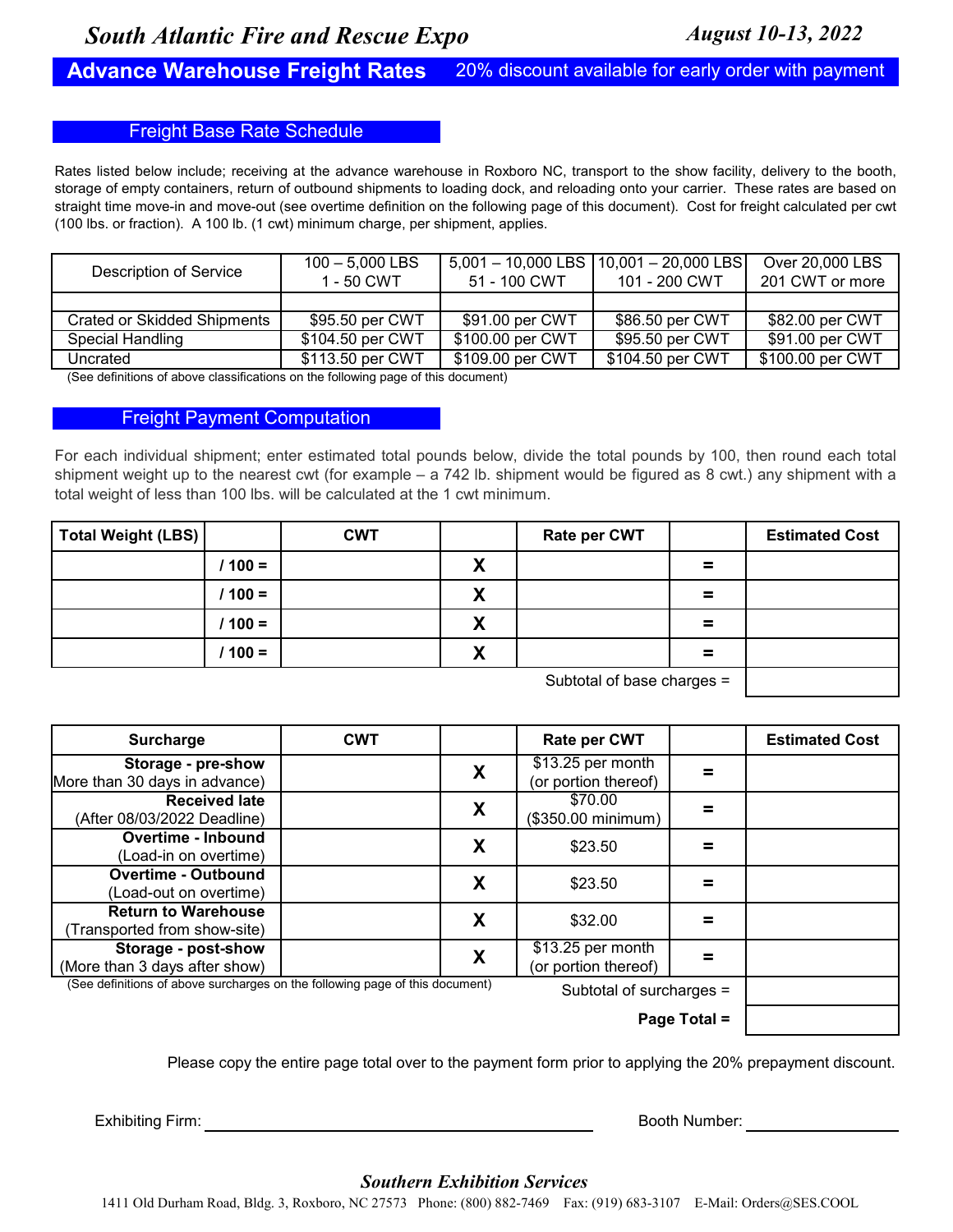# **Advance Warehouse Shipping Info**

ADVANCE shipments must be PREPAID and addressed as follows:

|        | To: (Name of exhibiting firm)            |
|--------|------------------------------------------|
| Space: | (Booth Number)                           |
|        | Event: South Atlantic Fire & Rescue Expo |
| C/O:   | <b>Southern Exhibition Services</b>      |
| At:    | 1411 Old Durham Road, Bldg. 3            |
|        | <b>Roxboro, NC 27573</b>                 |

**\*\*All shipments must be accompanied by certified weight tickets\*\***

## **Freight Classification, Overtime, and Surcharge Definitions**

**Crated** – any shipment received that is in a crated container or secured on a skid, arriving via common carrier.

**Special Handling** – any "crated" shipment arriving via company truck, van line, or other specialized carrier. This includes but is not limited to; Fed-Ex, Ups, or US Mail. Or any "crated" shipments that cannot be unloaded through typical means at a dock. This includes ground unloading, unstacking, or side door loading. Shipments received without paperwork will be delivered without guarantee of piece count or condition.

**Uncrated** – any shipment arriving loose or without containment (not in a crated container and not secured on a skid) or requiring additional handling above the considerations of "special handling". Plastic cases are classified as "uncrated".

**Overtime shipping -** any shipment handled (before 8:00am and after 5:00pm Monday – Friday) and (all day Saturday, Sunday, and on holidays). A \$23.50 per CWT overtime charge applies, in addition to the base rate listed on the previous page of this document, for each occurrence of the following: 1) Your shipment is received or retrieved, at our warehouse or show-site, on overtime. Or 2) Your shipment is moved into or out of the exhibit facility on overtime due to scheduling conflicts beyond our control or by your choice.

**Storage** - A \$13.25 per cwt per month (or portion) charge applies to shipments arriving at SES warehouse more than 30 days prior to show and to shipments remaining at SES warehouse for more than 3 days after show.

**Received late** - A \$70.00 per cwt charge applies (minimum charge = \$350.00) for shipments arriving after the deadline date. This deadline is created to cover separate transport of late shipments arriving after trucks / trailers are loaded for transport to show-site.

**Return to Warehouse** - A \$32.00 per cwt charge applies for transport of shipment, after close of show, to the SES warehouse, in Roxboro NC, for loading onto outbound carriers or for post show storage.

All shipments MUST BE PREPAID. No collect shipments will be accepted either at Southern Exhibition Services warehouse or the facility. Under no circumstances should any shipment be consigned to the facility prior to move-in dates. The facility will refuse and return all such shipments direct to consignee without notification.

If your designated carrier fails to pick up or refuses to accept your shipment by 4:01 pm on Saturday, August 13, 2022; your freight will be "forced" onto the official show carrier if space is available. If there is not adequate space available on the official show carrier; your shipment will be returned to the SES warehouse to await your carrier and the applicable surcharge will apply. No liability will be assumed by Southern Exhibition Services as a result of such rerouting and handling. Southern Exhibition Services cannot be responsible for classifying shipments. After shipments are tendered to a common carrier for shipment, Southern Exhibition Services cannot be responsible for delivery time or damage or loss to property.

All loading docks are under the control of the official drayage contractor (Southern Exhibition Services). This is necessary for the total efficient movement of freight in and out. This control will be strictly enforced. An exhibitor may use the loading dock facilities to unload their personal vehicle, please check-in at the SES service desk to schedule dock time. All freight handled by SES will be recorded on a receiving report and charged the rates reflected in this document.

Be prepared for the outbound shipment. Know your destination and if you have a choice of carrier, be sure to contact them in advance. If you prefer to use the official show carrier, service representatives will be available at the Southern Exhibition Services service desk to assist you.

## *Southern Exhibition Services*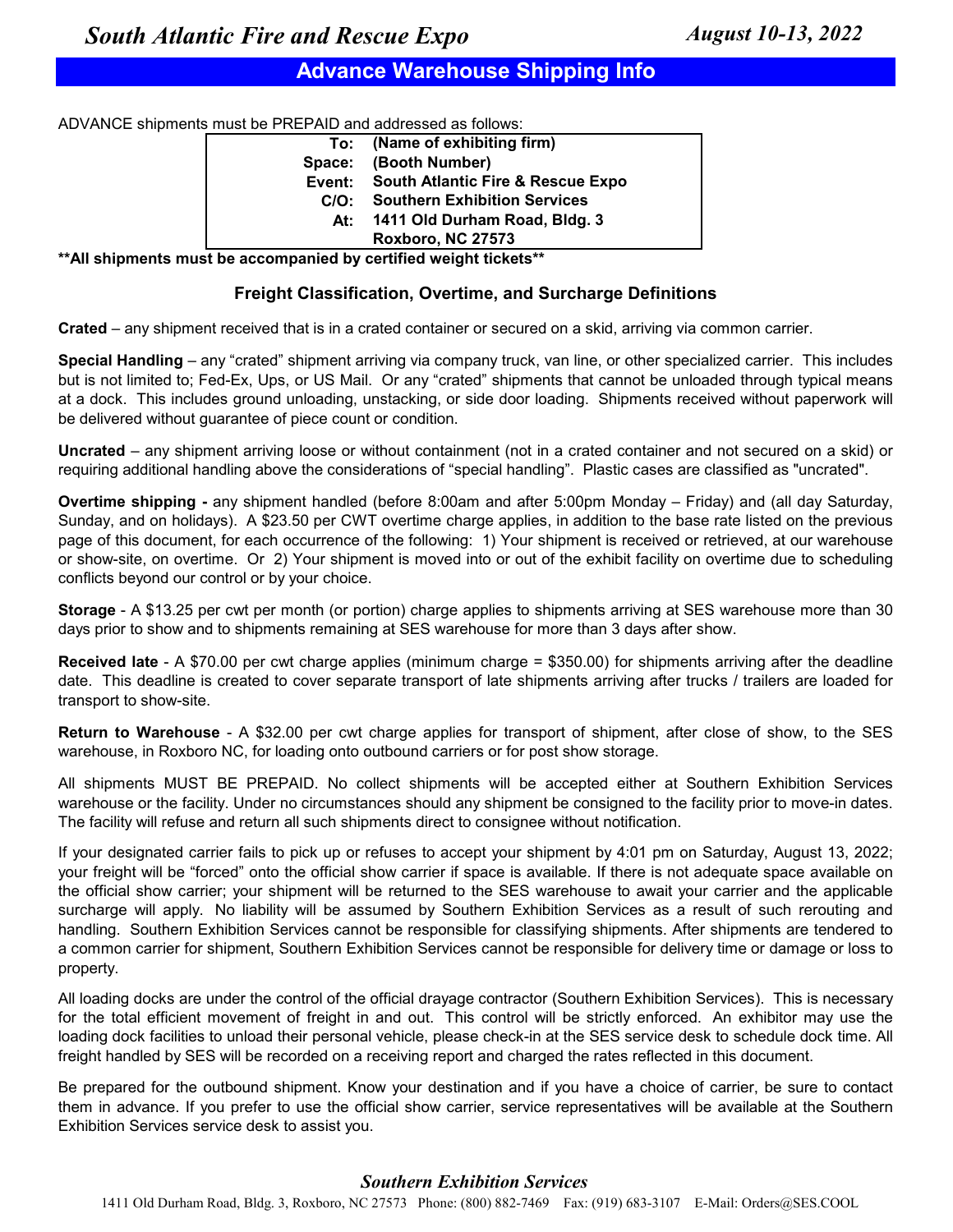# **Advance Warehouse Shipment Description**

Please complete and return one of these forms for each separate shipment.

Inbound carrier: **All any Server Control** 

Contact phone: example of the state of the state of the state of the state of the state of the state of the state of the state of the state of the state of the state of the state of the state of the state of the state of t

Arrival time:

Arrival date:

Number of pieces:

Entire weight:

**(Must be accompanied by certified weight ticket)**

In the space provided below, please give a detailed description of each piece in the shipment. If more space is required, please copy this page and return all completed copies.

| <b>Encasement</b> | <b>Material Type</b> | <u>Color</u> | <u>Weight (LBS)</u> | <u>Length   Width</u> | <u>Height</u> |
|-------------------|----------------------|--------------|---------------------|-----------------------|---------------|
|                   |                      |              |                     |                       |               |
|                   |                      |              |                     |                       |               |
|                   |                      |              |                     |                       |               |
|                   |                      |              |                     |                       |               |
|                   |                      |              |                     |                       |               |
|                   |                      |              |                     |                       |               |
|                   |                      |              |                     |                       |               |
|                   |                      |              |                     |                       |               |
|                   |                      |              |                     |                       |               |
|                   |                      |              |                     |                       |               |
|                   |                      |              |                     |                       |               |
|                   |                      |              |                     |                       |               |
|                   |                      |              |                     |                       |               |
|                   |                      |              |                     |                       |               |
|                   |                      |              |                     |                       |               |

Exhibiting Firm: Booth Number:

*Southern Exhibition Services*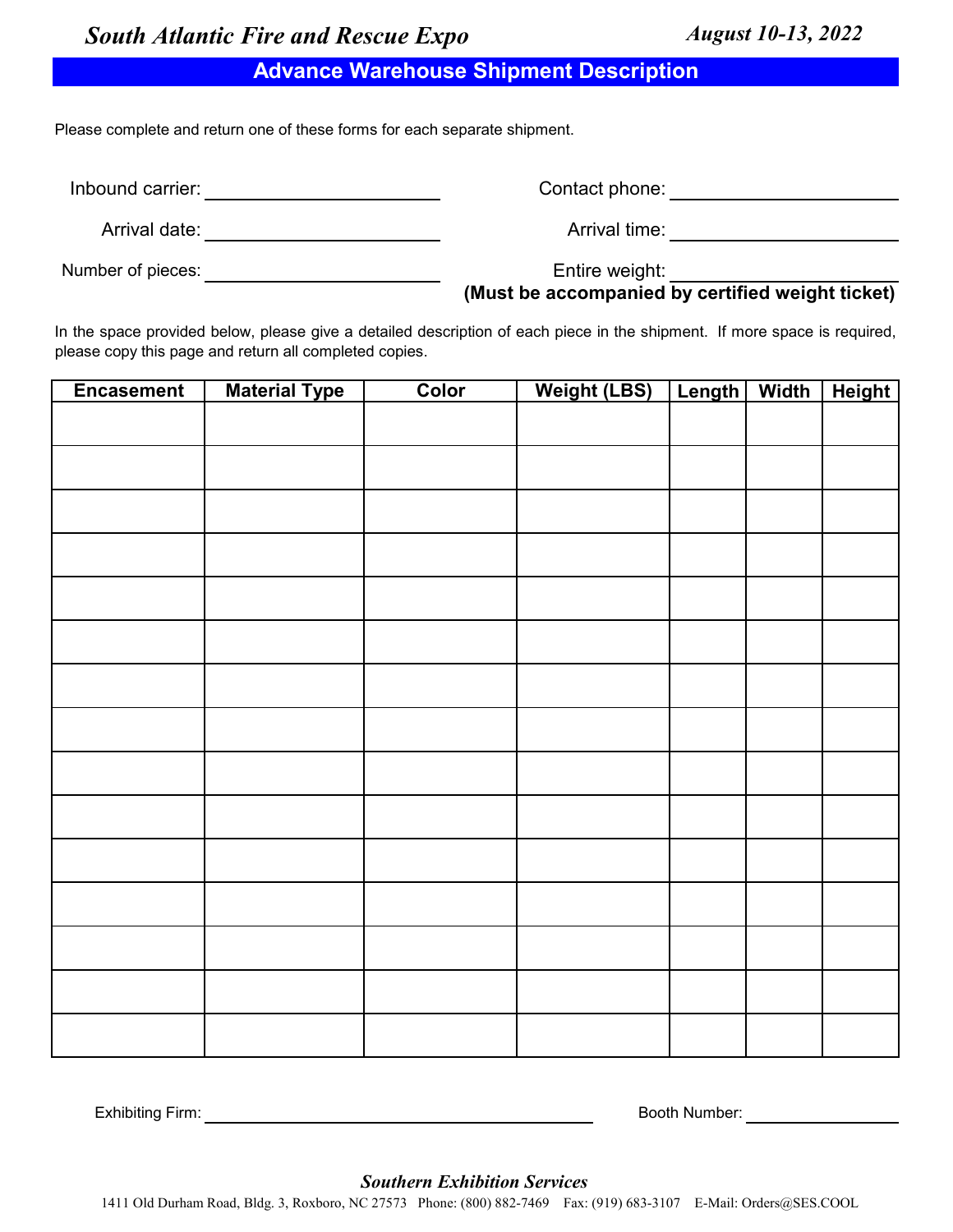# **Advance Warehouse Shipping Labels**

| <b>Southern Exhibition Services</b>                                                                                                                                                                                                  | <b>Southern Exhibition Services</b>                                                                                                                                                                                                  |
|--------------------------------------------------------------------------------------------------------------------------------------------------------------------------------------------------------------------------------------|--------------------------------------------------------------------------------------------------------------------------------------------------------------------------------------------------------------------------------------|
| <b>RUSH</b>                                                                                                                                                                                                                          | <b>RUSH</b>                                                                                                                                                                                                                          |
| Advance to Warehouse                                                                                                                                                                                                                 | Advance to Warehouse                                                                                                                                                                                                                 |
|                                                                                                                                                                                                                                      |                                                                                                                                                                                                                                      |
| To: <u>Ckhibiting</u> Firm                                                                                                                                                                                                           | To: (Exhibiting Firm)                                                                                                                                                                                                                |
|                                                                                                                                                                                                                                      |                                                                                                                                                                                                                                      |
| Space:<br>(Booth Number)                                                                                                                                                                                                             | Space: (Booth Number)                                                                                                                                                                                                                |
|                                                                                                                                                                                                                                      |                                                                                                                                                                                                                                      |
| Event: South Atlantic Fire & Rescue Expo                                                                                                                                                                                             | Event: South Atlantic Fire & Rescue Expo                                                                                                                                                                                             |
| C/O: Southern Exhibition Services                                                                                                                                                                                                    | C/O: Southern Exhibition Services                                                                                                                                                                                                    |
| At: 1411 Old Durham Road                                                                                                                                                                                                             | At: 1411 Old Durham Road                                                                                                                                                                                                             |
| Bldg.3                                                                                                                                                                                                                               | Bldg.3                                                                                                                                                                                                                               |
| Roxboro, NC 27573                                                                                                                                                                                                                    | Roxboro, NC 27573                                                                                                                                                                                                                    |
| Item number                                                                                                                                                                                                                          | Item number                                                                                                                                                                                                                          |
| $\overline{of}$                                                                                                                                                                                                                      | $\overline{of}$                                                                                                                                                                                                                      |
| Total number of items <b>with the control of the control of the control of the control of the control of the control of the control of the control of the control of the control of the control of the control of the control of</b> | Total number of items <b>with the set of the set of the set of the set of the set of the set of the set of the set of the set of the set of the set of the set of the set of the set of the set of the set of the set of the set</b> |
| SHIPMENTS TO THE ADVANCE WAREHOUSE                                                                                                                                                                                                   | <b>SHIPMENTS TO THE ADVANCE WAREHOUSE</b>                                                                                                                                                                                            |
| <b>MUST ARRIVE PRIOR TO:</b>                                                                                                                                                                                                         | <b>MUST ARRIVE PRIOR TO:</b>                                                                                                                                                                                                         |
| <b>WEDNESDAY, AUGUST 3rd AT 4:00pm</b>                                                                                                                                                                                               | <b>WEDNESDAY, AUGUST 3rd AT 4:00pm</b>                                                                                                                                                                                               |
|                                                                                                                                                                                                                                      |                                                                                                                                                                                                                                      |
| <b>Southern Exhibition Services</b>                                                                                                                                                                                                  |                                                                                                                                                                                                                                      |
|                                                                                                                                                                                                                                      | <b>Southern Exhibition Services</b>                                                                                                                                                                                                  |
| <b>RUSH</b>                                                                                                                                                                                                                          | <b>RUSH</b>                                                                                                                                                                                                                          |
| Advance to Warehouse                                                                                                                                                                                                                 | Advance to Warehouse                                                                                                                                                                                                                 |
|                                                                                                                                                                                                                                      |                                                                                                                                                                                                                                      |
| To:                                                                                                                                                                                                                                  | To: $\qquad \qquad \qquad$                                                                                                                                                                                                           |
| (Exhibiting Firm)                                                                                                                                                                                                                    | (Exhibiting Firm)                                                                                                                                                                                                                    |
| Space:                                                                                                                                                                                                                               | Space:                                                                                                                                                                                                                               |
| (Booth Number)                                                                                                                                                                                                                       | (Booth Number)                                                                                                                                                                                                                       |
| Event: South Atlantic Fire & Rescue Expo                                                                                                                                                                                             | Event: South Atlantic Fire & Rescue Expo                                                                                                                                                                                             |
| C/O: Southern Exhibition Services                                                                                                                                                                                                    | C/O: Southern Exhibition Services                                                                                                                                                                                                    |
| At: 1411 Old Durham Road                                                                                                                                                                                                             | At: 1411 Old Durham Road                                                                                                                                                                                                             |
| Bldg.3                                                                                                                                                                                                                               | Bldg.3                                                                                                                                                                                                                               |
| Roxboro, NC 27573                                                                                                                                                                                                                    | Roxboro, NC 27573                                                                                                                                                                                                                    |
|                                                                                                                                                                                                                                      |                                                                                                                                                                                                                                      |
| Item number                                                                                                                                                                                                                          | Item number                                                                                                                                                                                                                          |
| of                                                                                                                                                                                                                                   | of                                                                                                                                                                                                                                   |
| Total number of items                                                                                                                                                                                                                | Total number of items                                                                                                                                                                                                                |
| SHIPMENTS TO THE ADVANCE WAREHOUSE                                                                                                                                                                                                   | SHIPMENTS TO THE ADVANCE WAREHOUSE                                                                                                                                                                                                   |
| <b>MUST ARRIVE PRIOR TO:</b>                                                                                                                                                                                                         | <b>MUST ARRIVE PRIOR TO:</b>                                                                                                                                                                                                         |

## *Southern Exhibition Services*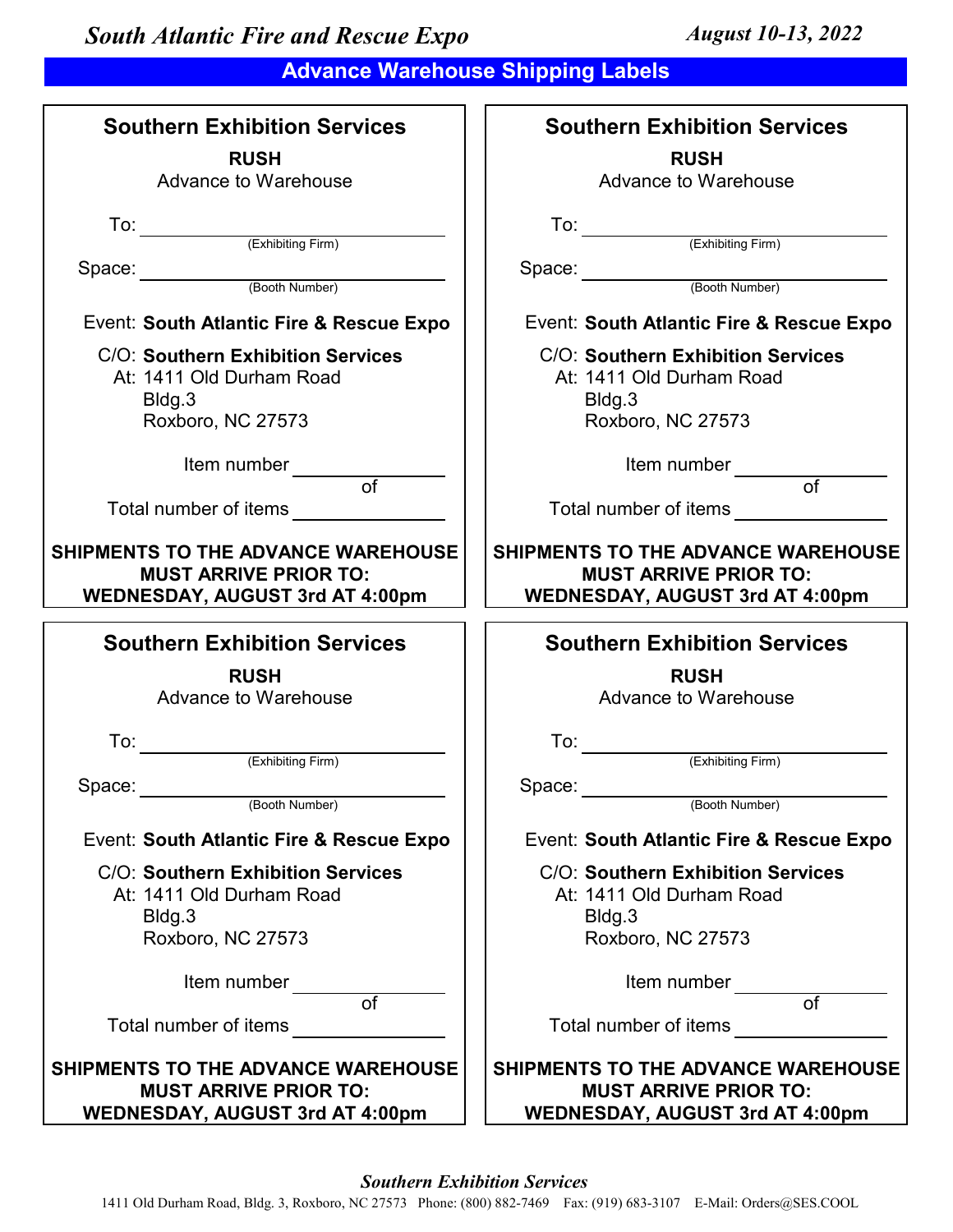**Show-Site Freight Rates** 20% discount available for early order with payment

## Freight Base Rate Schedule

Rates listed below include; receiving at the exhibit facility on scheduled move-in dates, delivery to the booth, storage of empty containers, return of outbound shipments to loading dock, and reloading onto your carrier. These rates are based on straight time move-in and move-out (see overtime definition on the following page of this document). Cost for freight calculated per cwt (100 lbs. or fraction). A 100 lb. (1 cwt) minimum charge, per shipment, applies.

| Description of Service      | $100 - 5.000$ LBS<br>1 - 50 CWT | 51 - 100 CWT    | $5,001 - 10,000$ LBS $(10,001 - 20,000$ LBS<br>101 - 200 CWT | Over 20,000 LBS<br>201 CWT or more |
|-----------------------------|---------------------------------|-----------------|--------------------------------------------------------------|------------------------------------|
|                             |                                 |                 |                                                              |                                    |
| Crated or Skidded Shipments | \$76.75 per CWT                 | \$73.00 per CWT | \$69.25 per CWT                                              | \$65.50 per CWT                    |
| Special Handling            | \$84.25 per CWT                 | \$80.50 per CWT | \$76.75 per CWT                                              | \$73.00 per CWT                    |
| Uncrated                    | \$91.75 per CWT                 | \$88.00 per CWT | \$84.25 per CWT                                              | \$80.50 per CWT                    |

(See definitions of above classifications on the following page of this document)

## Freight Payment Computation

For each individual shipment; enter estimated total pounds below, divide the total pounds by 100, then round each total shipment weight up to the nearest cwt (for example – a 742 lb. shipment would be figured as 8 cwt.) any shipment with a total weight of less than 100 lbs. will be calculated at the 1 cwt minimum.

| Total Weight (LBS) |         | <b>CWT</b> |        | <b>Rate per CWT</b>             |          | <b>Estimated Cost</b> |
|--------------------|---------|------------|--------|---------------------------------|----------|-----------------------|
|                    | $100 =$ |            | v<br>Λ |                                 | =        |                       |
|                    | $100 =$ |            | v<br>Λ |                                 | $\equiv$ |                       |
|                    | $100 =$ |            | X      |                                 | $\equiv$ |                       |
|                    |         |            |        | $l$ uhtotol of hono oborgon $-$ |          |                       |

Subtotal of base charges =

| <b>Description</b>     | <b>Weight Limit</b>  | <b>Quantity</b> |         | <b>Flat Rate</b> |          |  |
|------------------------|----------------------|-----------------|---------|------------------|----------|--|
| Small package shipment | Can not exceed 30 lb |                 | 14<br>Λ | \$35.00          | $\equiv$ |  |

| <b>Surcharge</b>                                                             | <b>CWT</b> |   | <b>Rate per CWT</b>                       |              | <b>Estimated Cost</b> |
|------------------------------------------------------------------------------|------------|---|-------------------------------------------|--------------|-----------------------|
| <b>Received early</b><br>(Before 08/10/2022 Move-In)                         |            | X | \$28.50                                   |              |                       |
| Overtime - Inbound<br>(Load-in on overtime)                                  |            | X | \$23.50                                   |              |                       |
| <b>Overtime - Outbound</b><br>(Load-out on overtime)                         |            | X | \$23.50                                   |              |                       |
| <b>Return to Warehouse</b><br>Transported from show-site)                    |            | X | \$32.00                                   |              |                       |
| Storage - post-show<br>(More than 3 days after show)                         |            | X | \$13.25 per month<br>(or portion thereof) |              |                       |
| (See definitions of above surcharges on the following page of this document) |            |   | Subtotal of surcharges =                  |              |                       |
|                                                                              |            |   |                                           | Page Total = |                       |

Please copy the entire page total over to the payment form prior to applying the 20% prepayment discount.

Exhibiting Firm: **Booth Number:** Booth Number:

## *Southern Exhibition Services*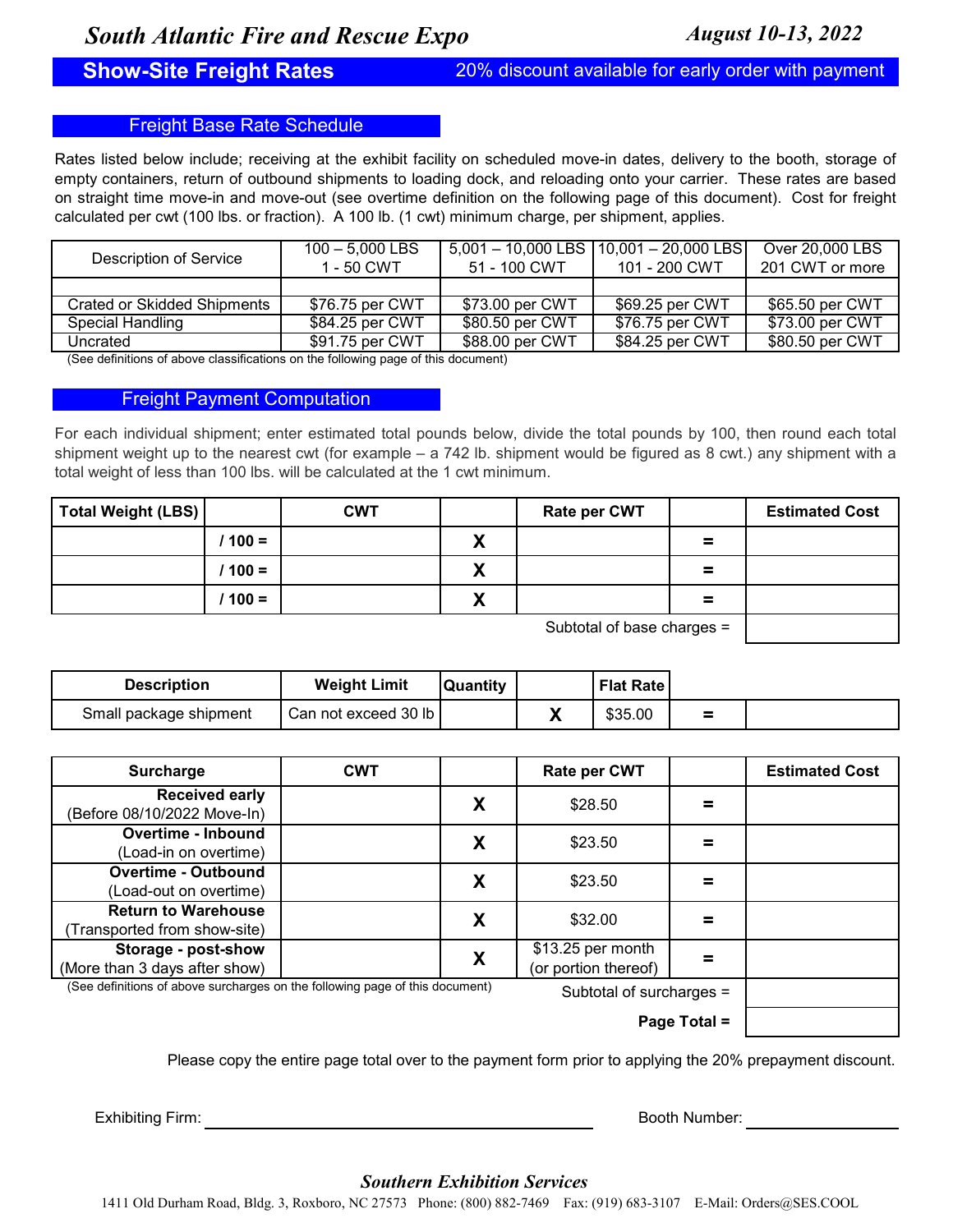**Show-Site Shipping Info** 20% discount available for early order with payment

SHOW-SITE shipments must be PREPAID and addressed as follows:

|        | To: (Name of exhibiting firm)            |
|--------|------------------------------------------|
| Space: | (Booth Number)                           |
|        | Event: South Atlantic Fire & Rescue Expo |
| C/O:   | <b>Southern Exhibition Services</b>      |
| At:    | <b>Raleigh Convention Center</b>         |
|        | 500 S. Salisbury Street                  |
|        | Raleigh, NC 27601                        |

**\*\*All shipments must be accompanied by certified weight tickets\*\***

## **Freight Classification, Overtime, and Surcharge Definitions**

**Crated** – any shipment received that is in a crated container or secured on a skid, arriving via common carrier.

**Special Handling** – any "crated" shipment arriving via company truck, van line, or other specialized carrier. This includes but is not limited to; Fed-Ex, Ups, or US Mail. Or any "crated" shipments that cannot be unloaded through typical means at a dock. This includes ground unloading, unstacking, or side door loading. Shipments received without paperwork will be delivered without guarantee of piece count or condition.

**Uncrated** – any shipment arriving loose or without containment (not in a crated container and not secured on a skid) or requiring additional handling above the considerations of "special handling". Plastic cases are classified as "uncrated".

**Overtime Shipping -** any shipment handled (before 8:00am and after 5:00pm Monday – Friday) and (all day Saturday, Sunday, and on holidays). A \$23.50 per CWT overtime charge applies, in addition to the base rate listed on the previous page of this document, for each occurrence of the following: 1) Your shipment is received or retrieved, at our warehouse or show-site, on overtime. Or 2) Your shipment is moved into or out of the exhibit facility on overtime due to scheduling conflicts beyond our control or by your choice.

**Storage** - A \$13.25 per cwt per month (or portion) charge applies to shipments arriving at SES warehouse more than 30 days prior to show and to shipments remaining at SES warehouse for more than 3 days after show.

**Received Early** - A \$28.50 per cwt charge applies for shipments arriving to show-site prior to the first scheduled exhibitor move-in day.

**Return to Warehouse** - A \$32.00 per cwt charge applies for transport of shipment, after close of show, to the SES warehouse, in Roxboro NC, for loading onto outbound carriers or for post show storage.

All shipments MUST BE PREPAID. No collect shipments will be accepted either at Southern Exhibition Services warehouse or the facility. Under no circumstances should any shipment be consigned to the facility prior to move-in dates. The facility will refuse and return all such shipments direct to consignee without notification.

If your designated carrier fails to pick up or refuses to accept your shipment by 4:01 pm on Saturday, August 13, 2022; your freight will be "forced" onto the official show carrier if space is available. If there is not adequate space available on the official show carrier; your shipment will be returned to the SES warehouse to await your carrier and the applicable surcharge will apply. No liability will be assumed by Southern Exhibition Services as a result of such rerouting and handling. Southern Exhibition Services cannot be responsible for classifying shipments. After shipments are tendered to a common carrier for shipment, Southern Exhibition Services cannot be responsible for delivery time or damage or loss to property.

All loading docks are under the control of the official drayage contractor (Southern Exhibition Services). This is necessary for the total efficient movement of freight in and out. This control will be strictly enforced. An exhibitor may use the loading dock facilities to unload their personal vehicle, please check-in at the SES service desk to schedule dock time. All freight handled by SES will be recorded on a receiving report and charged the rates reflected in this document.

Be prepared for the outbound shipment. Know your destination and if you have a choice of carrier, be sure to contact them in advance. If you prefer to use the official show carrier, service representatives will be available at the Southern Exhibition Services service desk to assist you.

## *Southern Exhibition Services*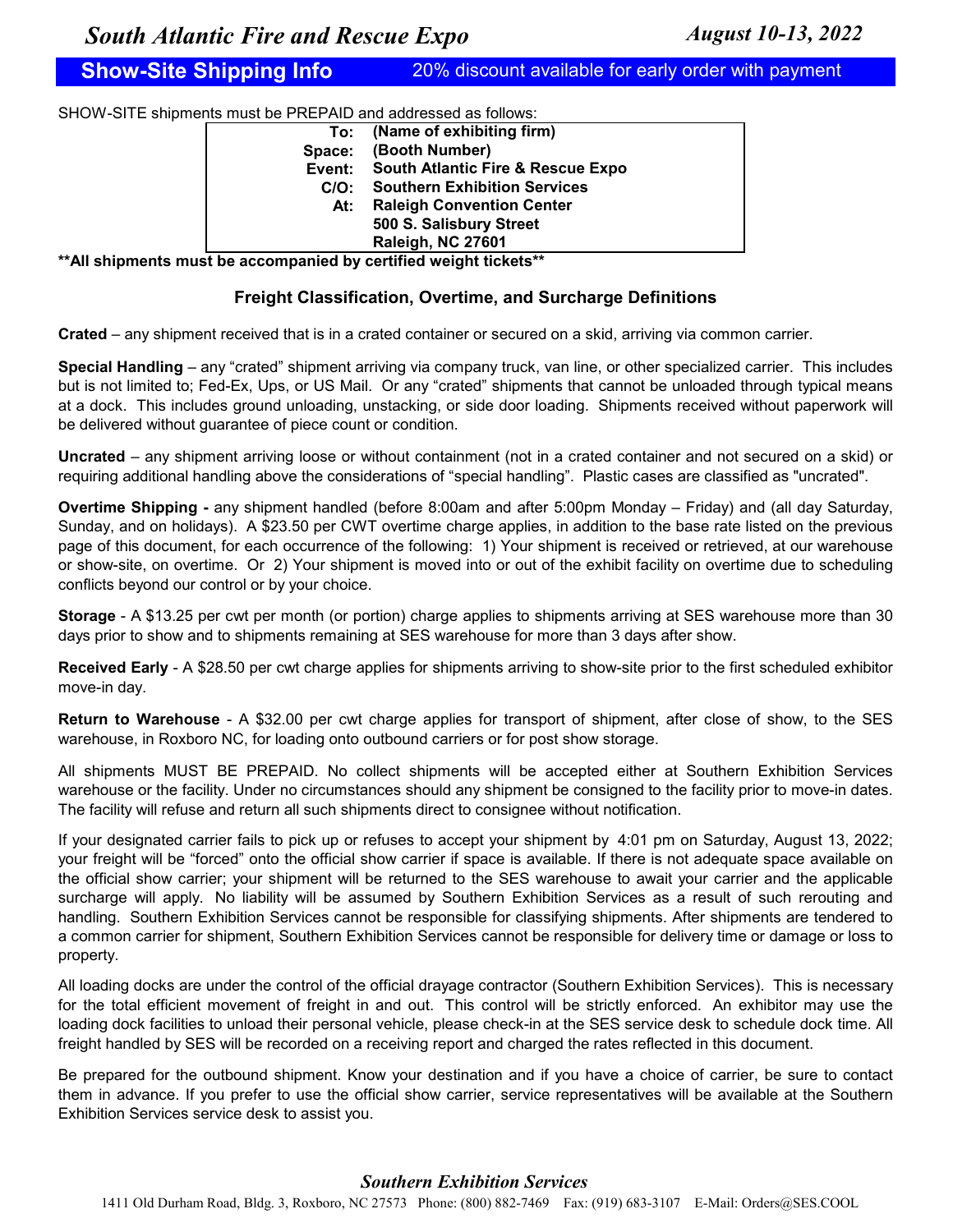# **Show-Site Shipment Description**

Please complete and return one of these forms for each separate shipment.

Inbound carrier: **All any Server Control** 

Contact phone: example of the state of the state of the state of the state of the state of the state of the state of the state of the state of the state of the state of the state of the state of the state of the state of t

Arrival time:

Arrival date:

Number of pieces:

Entire weight:

**(Must be accompanied by certified weight ticket)**

In the space provided below, please give a detailed description of each piece in the shipment. If more space is required, please copy this page and return all completed copies.

| <b>Encasement</b> | <b>Material Type</b> | Color | <b>Weight (LBS)</b> | Length | <b>Width</b> | <b>Height</b> |
|-------------------|----------------------|-------|---------------------|--------|--------------|---------------|
|                   |                      |       |                     |        |              |               |
|                   |                      |       |                     |        |              |               |
|                   |                      |       |                     |        |              |               |
|                   |                      |       |                     |        |              |               |
|                   |                      |       |                     |        |              |               |
|                   |                      |       |                     |        |              |               |
|                   |                      |       |                     |        |              |               |
|                   |                      |       |                     |        |              |               |
|                   |                      |       |                     |        |              |               |
|                   |                      |       |                     |        |              |               |
|                   |                      |       |                     |        |              |               |
|                   |                      |       |                     |        |              |               |
|                   |                      |       |                     |        |              |               |
|                   |                      |       |                     |        |              |               |
|                   |                      |       |                     |        |              |               |

Exhibiting Firm: Booth Number:

*Southern Exhibition Services*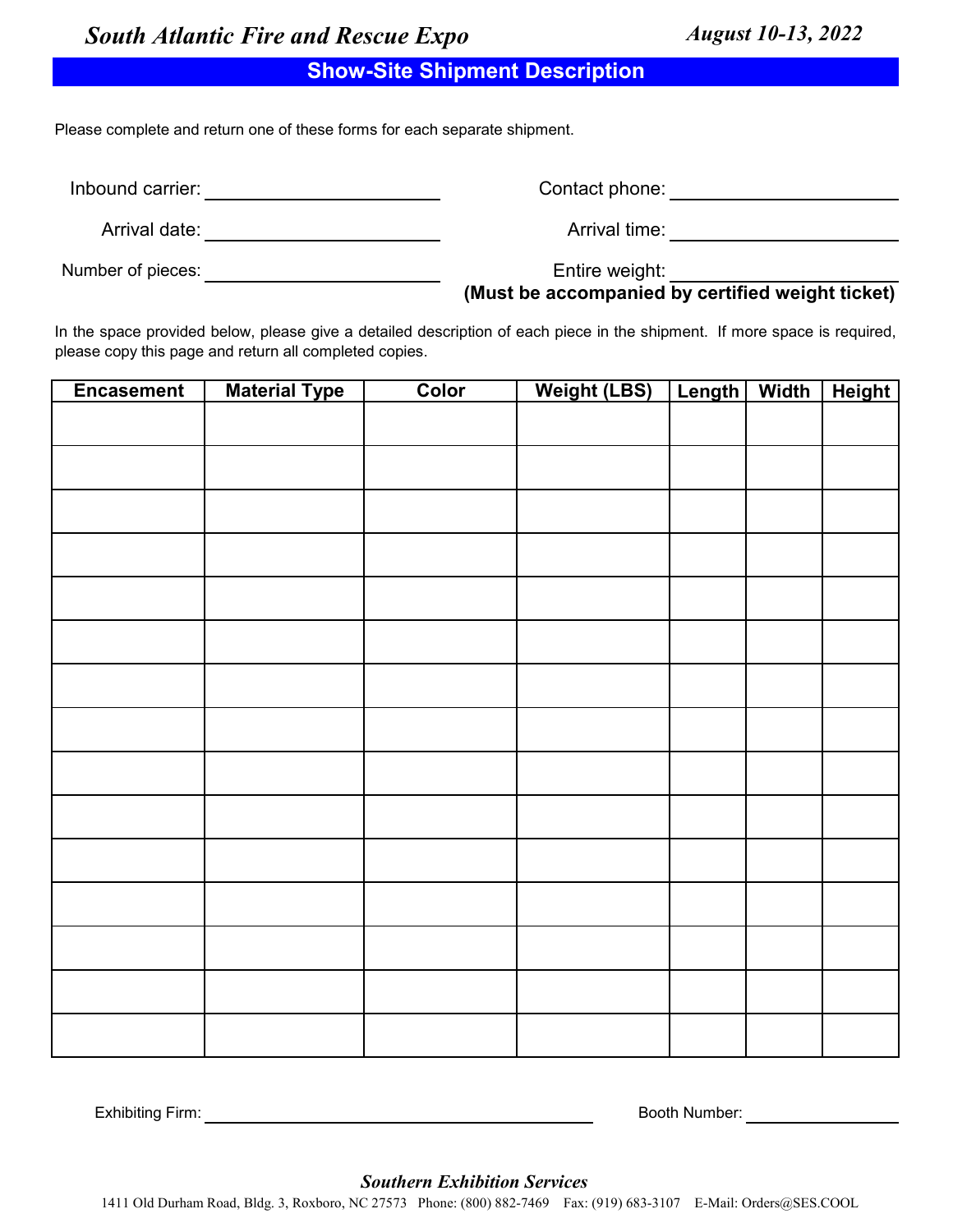# **Show-Site Shipping Labels**

| <b>Southern Exhibition Services</b>                                                                                                                                                                                                  | <b>Southern Exhibition Services</b>                                        |
|--------------------------------------------------------------------------------------------------------------------------------------------------------------------------------------------------------------------------------------|----------------------------------------------------------------------------|
| <b>RUSH</b>                                                                                                                                                                                                                          | <b>RUSH</b>                                                                |
| <b>Direct To Show-Site</b>                                                                                                                                                                                                           | <b>Direct To Show-Site</b>                                                 |
|                                                                                                                                                                                                                                      |                                                                            |
| To: $\qquad \qquad \qquad$                                                                                                                                                                                                           |                                                                            |
| (Exhibiting Firm)                                                                                                                                                                                                                    | To: (Exhibiting Firm)                                                      |
| Space: (Booth Number)                                                                                                                                                                                                                | Space: (Booth Number)                                                      |
|                                                                                                                                                                                                                                      |                                                                            |
| Event: South Atlantic Fire & Rescue Expo                                                                                                                                                                                             | Event: South Atlantic Fire & Rescue Expo                                   |
| C/O: Southern Exhibition Services                                                                                                                                                                                                    | C/O: Southern Exhibition Services                                          |
| At: Raleigh Convention Center                                                                                                                                                                                                        | At: Raleigh Convention Center                                              |
| 500 S. Salisbury Street                                                                                                                                                                                                              | 500 S. Salisbury Street                                                    |
| Raleigh, NC 27601                                                                                                                                                                                                                    | Raleigh, NC 27601                                                          |
|                                                                                                                                                                                                                                      |                                                                            |
| Item number                                                                                                                                                                                                                          | Item number                                                                |
| $\overline{of}$                                                                                                                                                                                                                      | $\overline{of}$                                                            |
| Total number of items <b>with the manufacture of the manufacture of the manufacture of the manufacture of the manufacture of the manufacture of the manufacture of the manufacture of the manufacture of the manufacture of the </b> | Total number of items ____________                                         |
| DO NOT SHIP TO ARRIVE PRIOR TO                                                                                                                                                                                                       | <b>DO NOT SHIP TO ARRIVE PRIOR TO</b>                                      |
| WEDNESDAY, AUGUST 10th at 8:00 AM                                                                                                                                                                                                    | WEDNESDAY, AUGUST 10th at 8:00 AM                                          |
| <b>Southern Exhibition Services</b>                                                                                                                                                                                                  | <b>Southern Exhibition Services</b>                                        |
| <b>RUSH</b>                                                                                                                                                                                                                          | <b>RUSH</b>                                                                |
| <b>Direct To Show-Site</b>                                                                                                                                                                                                           |                                                                            |
|                                                                                                                                                                                                                                      | <b>Direct To Show-Site</b>                                                 |
|                                                                                                                                                                                                                                      |                                                                            |
| To:                                                                                                                                                                                                                                  | To:                                                                        |
| (Exhibiting Firm)                                                                                                                                                                                                                    | (Exhibiting Firm)                                                          |
| Space:                                                                                                                                                                                                                               | Space:                                                                     |
| (Booth Number)                                                                                                                                                                                                                       | (Booth Number)                                                             |
| Event: South Atlantic Fire & Rescue Expo                                                                                                                                                                                             | Event: South Atlantic Fire & Rescue Expo                                   |
| C/O: Southern Exhibition Services                                                                                                                                                                                                    | C/O: Southern Exhibition Services                                          |
|                                                                                                                                                                                                                                      |                                                                            |
| At: Raleigh Convention Center                                                                                                                                                                                                        | At: Raleigh Convention Center                                              |
| 500 S. Salisbury Street                                                                                                                                                                                                              | 500 S. Salisbury Street                                                    |
| Raleigh, NC 27601                                                                                                                                                                                                                    | Raleigh, NC 27601                                                          |
| Item number                                                                                                                                                                                                                          | Item number                                                                |
| $\overline{of}$                                                                                                                                                                                                                      | $\overline{of}$                                                            |
| Total number of items                                                                                                                                                                                                                | Total number of items                                                      |
|                                                                                                                                                                                                                                      |                                                                            |
| DO NOT SHIP TO ARRIVE PRIOR TO<br><b>WEDNESDAY, AUGUST 10th at 8:00 AM</b>                                                                                                                                                           | DO NOT SHIP TO ARRIVE PRIOR TO<br><b>WEDNESDAY, AUGUST 10th at 8:00 AM</b> |

## *Southern Exhibition Services*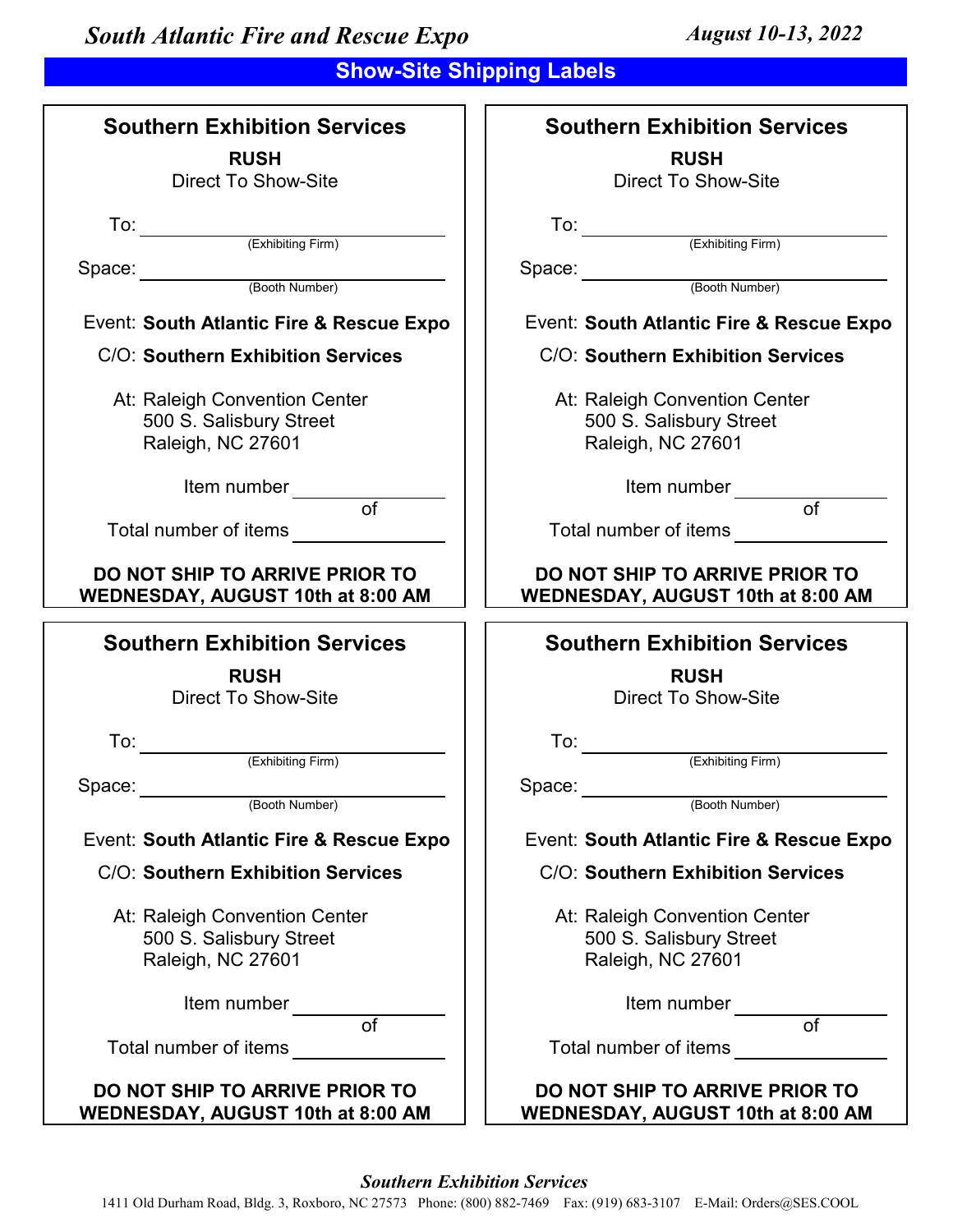**Outbound Freight Handling**

Carrier (you have arranged): Account Number (with your Carrier): Account Number (with your Carrier):

Arrival (Date and Time):

Remember: It is the responsibility of the exhibitor to call your carrier of choice to schedule a pick up time and date. If your designated carrier fails to pick up or refuses to accept your shipment by 4:01 pm on Saturday, August 13, 2022; your freight will be "forced" onto the official show carrier if space is available. If there is not adequate space available on the official show carrier; your shipment will be returned to the SES warehouse to await your carrier and the applicable surcharge will apply. No liability will be assumed by Southern Exhibition Services as a result of such rerouting and handling. Southern Exhibition Services cannot be responsible for classifying shipments. After shipments are tendered to a common carrier for shipment, Southern Exhibition Services cannot be responsible for delivery time or damage or loss to property.

| <b>Ship To: (Destination)</b> | <b>Bill To: (Responsible Party)</b> |
|-------------------------------|-------------------------------------|
| To:                           | Company:                            |
| For:                          |                                     |
| Event:                        | Address:                            |
| $C/O$ :                       |                                     |
| At:                           |                                     |
|                               |                                     |
|                               | Contact:                            |
|                               | Phone:                              |
| Contact:                      |                                     |
| Phone:                        | Must Arrive By:                     |

| <b>Quantity</b> | <b>Description</b> | Weight |
|-----------------|--------------------|--------|
|                 |                    |        |
|                 |                    |        |
|                 |                    |        |
|                 |                    |        |
|                 |                    |        |

I authorize Southern Exhibition Services to handle my outbound shipment, from the show floor onto the outbound carrier. I understand that all shipping and handling charges incurred herein are the responsibility of the "BILL TO" party above.

Exhibiting Firm: Exhibiting Firm: Booth Number:

Representative: Signature: Signature: Signature: Signature: Signature: Signature: Signature: Signature: Signature: Signature: Signature: Signature: Signature: Signature: Signature: Signature: Signature: Signature: Signatur

## *Southern Exhibition Services*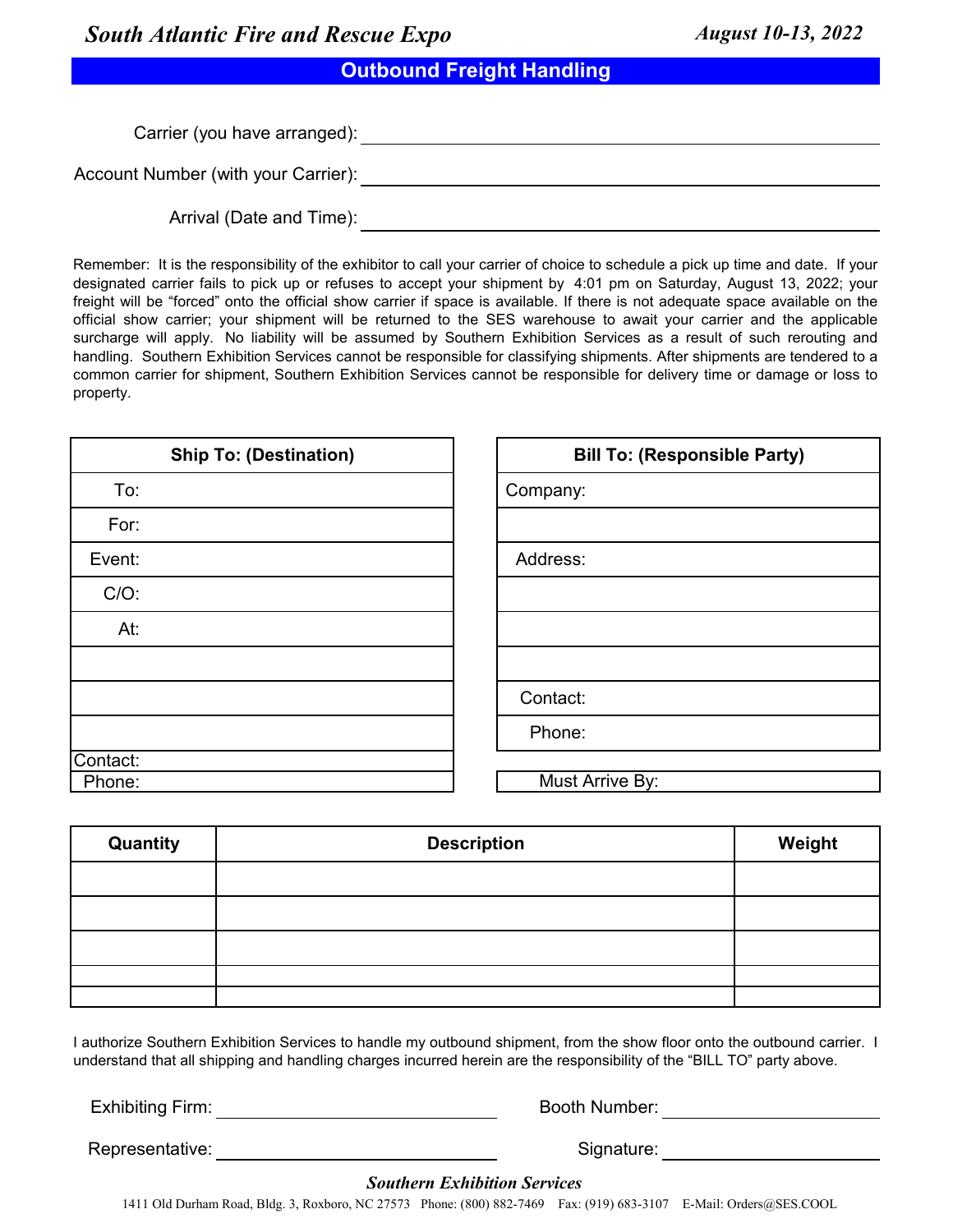## **Statement of Policy**

Show management, acting on behalf of all exhibitors and in the best interest of the South Atlantic Fire & Rescue Expo, has appointed one Official Service Contractor (Southern Exhibition Services) to perform and provide all necessary equipment and services.

As Official Service Contractor, Southern Exhibition Services has been appointed to: Insure the orderly and efficient installation of the overall show, insure the orderly and efficient dismantle of the overall show, assure the distribution of labor to all exhibitors according to specific need, provide sufficient labor to satisfy the requirements of all exhibitors, provide sufficient labor to satisfy the requirements of the show itself, and to insure that proper types and limits of insurance are met.

The Official Service Contractor, Southern Exhibition Services will provide all usual trade show services, including; rental and delivery of furnishings, freight handling, in-booth forklift,, high-lift rigging, and labor. Supervision may be provided by the exhibitor.

The show floor, aisles, loading docks, service areas, and storage areas will remain under the control of the Official Service Contractor, Southern Exhibition Services.

As the Official (General) Service Contractor; Southern Exhibition Services (SES) will provide each of the following Services exclusively to all Exhibitors and Sponsors during scheduled Exhibitor move-in and move-out dates and times. SES will charge Exhibitors directly for mentioned Services;

Drayage / Freight Handling (Advance to Warehouse and Direct to Show-Site)

High-Lift Rigging Service (Installation and Dismantle)

As the Official (General) Service Contractor; Southern Exhibition Services (SES) will provide each of the following Services to Exhibitors and Sponsors during scheduled Exhibitor move-in and move-out dates and times. SES will charge Exhibitors directly for mentioned Services;

Labor Service (Installation and Dismantle)

In-Booth Forklift Service (Installation and Dismantle)

All vehicles, machinery, and equipment (owned, leased, or rented by Southern Exhibition Services) are to be used exclusively by Southern Exhibition Services management and employees; use by anyone else is Strictly Prohibited !

Exhibitors have the option to supply their own Full-Time Labor to Install and/or Dismantle their display/booth completely or in part. Further, Exhibitors may supply their own machinery or equipment (such as a forklift) provided that mentioned machinery or equipment is operated by properly licensed and insured operators (Full-Time Employees), at all times.

Should an Exhibitor decide to supply their own Labor, Machinery, or Equipment; they must provide a current Certificate of Insurance to Southern Exhibition Services; naming Southern Exhibition Services as Additional Insured and as Loss Payee with regard to General Liability, Automobile Liability, and Workers Compensation. Additionally, (Southern Exhibition Services, 1411 Old Durham Road, Bldg. 3, Roxboro, NC 27573) must be printed as Certificate Holder. Original COI must be submitted to Southern Exhibition Services a minimum of 30 days prior to the first Show Open date. Failure to comply with stated rules and all Show Regulations will result in a forfeiture of privileges.

The term "Holiday" with regard to freight handling (drayage), installation labor, dismantle labor, installation in-booth forklift, dismantle in-booth forklift, installation high-lift rigging, and dismantle highlift rigging; is defined as and applies to all Federal Holidays. A list of Federal Holidays follows; New Year's Day, Birthday of Martin Luther King, Jr., Washington's Birthday (Presidents' Day), Memorial Day, Independence Day, Labor Day, Columbus Day, Veterans Day, Thanksgiving Day, and Christmas

It is understood that acceptance of all terms and conditions stated throughout this document will be construed when an order for any rental equipment or other service is placed by the exhibitor with Southern Exhibition Services. By placing an order for this event, it is understood that you agree to all policies and terms found within this document. This agreement supersedes any and all previous agreements, or portion thereof, between the above mentioned parties.

## *Southern Exhibition Services*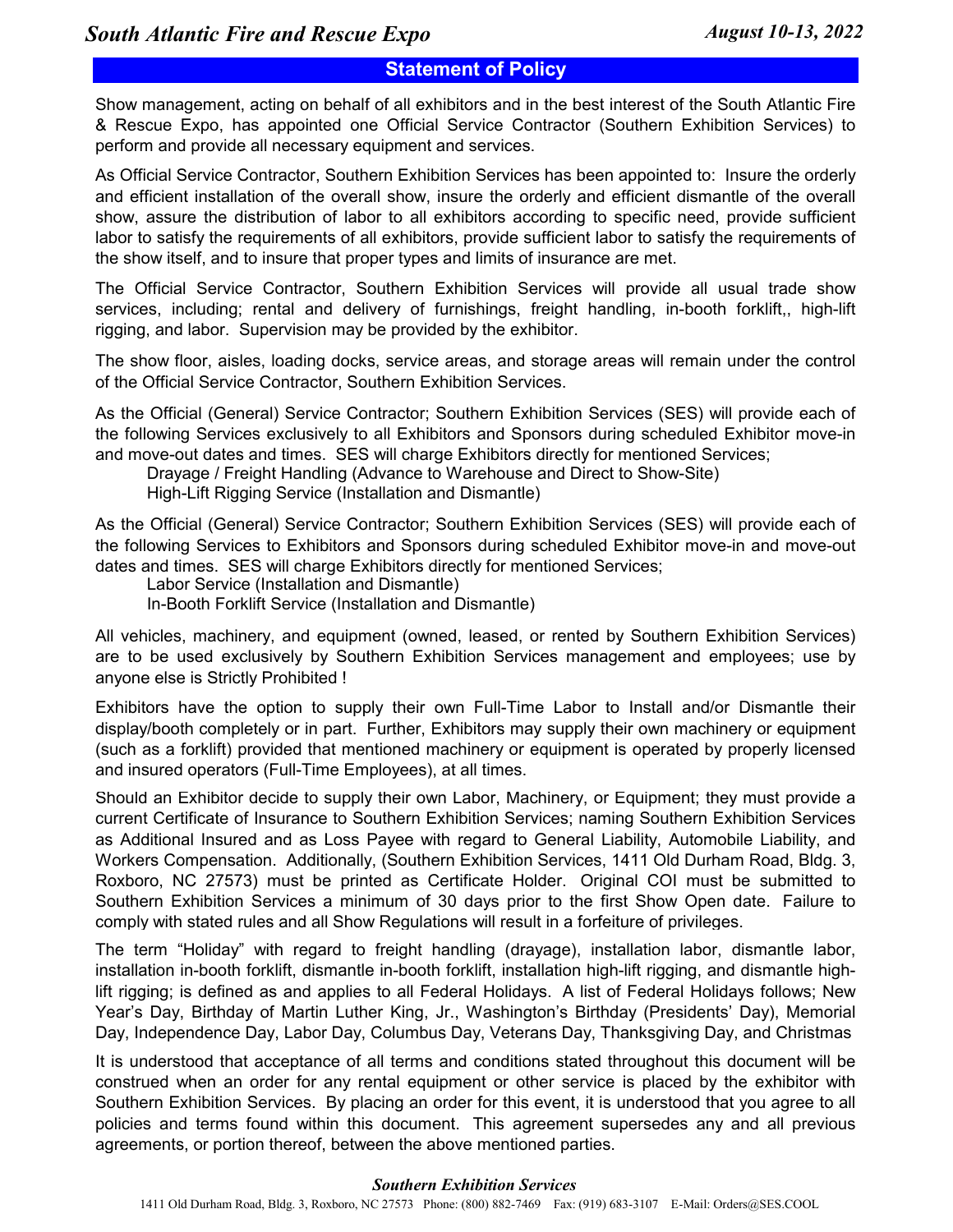**Installation Labor** 20% discount available for early order with payment

**Installation Labor Rate Schedule** 

|                       | <b>Monday - Friday</b> | <b>Saturday</b>                      | <b>Sunday and Holidays</b> |
|-----------------------|------------------------|--------------------------------------|----------------------------|
| <b>Standard Time</b>  | $8:00$ am - 5:00 pm    |                                      |                            |
| \$77.50 per man hour  |                        |                                      |                            |
| <b>Overtime</b>       | 5:00 pm - $12:00$ am   | $8:00$ am - 5:00 pm                  |                            |
| \$116.25 per man hour |                        |                                      |                            |
| <b>Double Time</b>    | $12:00$ am - 8:00 am   | $12:00$ am - 8:00 am                 | 12:00 am - 12:00 am        |
| \$155.00 per man hour |                        | $5:00 \text{ pm} - 12:00 \text{ am}$ |                            |

A one hour minimum per worker applies. Labor will be billed in one hour increments thereafter.

Please check one of the following two options:

(1) SES Supervised Installation

Installation of your exhibit will be completed by our trained professionals at our discretion prior to show opening. The charge for this service is 30% of the total installation bill.

(2) Exhibitor Supervised Installation

On-Site Representative name:

Contact Phone:\_\_\_\_\_\_\_\_\_\_\_\_\_\_\_\_\_\_\_\_\_\_\_\_\_\_\_\_\_

Installation Labor Payment Computation

| <b>Date</b> | Day of<br><b>Week</b> | <b>Start</b><br><b>Time</b> | <b>Number</b><br>Οf<br><b>People</b> |   | <b>Hours</b><br>per<br><b>Person</b> |          | Total<br>Man<br><b>Hours</b> |                | <b>Hourly</b><br>Rate                      |   | <b>Total Cost</b> |
|-------------|-----------------------|-----------------------------|--------------------------------------|---|--------------------------------------|----------|------------------------------|----------------|--------------------------------------------|---|-------------------|
|             |                       |                             |                                      | Χ |                                      | $\equiv$ |                              | $\circledcirc$ |                                            | = |                   |
|             |                       |                             |                                      | X |                                      | $=$      |                              | $\circledR$    |                                            | = |                   |
|             |                       |                             |                                      | Χ |                                      | $=$      |                              | $\circledcirc$ |                                            | = |                   |
|             |                       |                             |                                      |   |                                      |          |                              |                | Subtotal of all Installation Labor charges |   |                   |
|             |                       |                             |                                      |   |                                      |          |                              |                | SES Supervision (Add 30%)                  |   |                   |
|             |                       |                             |                                      |   |                                      |          |                              |                | 7.25% NC Sales & Use Tax                   |   |                   |
|             |                       |                             |                                      |   |                                      |          |                              |                | Page Total =                               |   |                   |

Please copy the entire page total over to the payment form.

Exhibiting Firm: **Booth Number:** Booth Number: **Booth Number:** Booth Number:

Please consider your needs carefully. Labor scheduled to begin at 8:00am on the designated day results in the billing clock starting at 8:00am on that day. If your representative does not arrive until 9:00am, the nonproductive hour will be charged.

In an effort to discourage overestimated installation labor calls; the final installation labor bill will be no less than 75% of the original request per worker, rounded up to the next full hour. For example; You complete this form requesting 8 men for 8 hours but work each man for only 4 hours; this scenario would result in the billing of 8 men for 6 hours or 48 total installation man hours.

All rates listed apply to scheduled services only. If you are unable to supply exact time of need, you may select Will-Call or as needed service by indicating "Will-Call" in the Start Time column on the payment chart. The additional surcharge for Will-Call service is \$34.00 per man hour. Include this surcharge in the Hourly Rate column on the payment chart. For example; the rate for standard time "Will-Call" work would be \$111.50 per man hour.

Cancellation of or changes to a labor order, entire call or any part, require written documentation forwarded to the Southern Exhibition Services office. To qualify for a refund, written notice of cancellation or change must be received at least 48 hours prior to the scheduled begin time.

## *Southern Exhibition Services*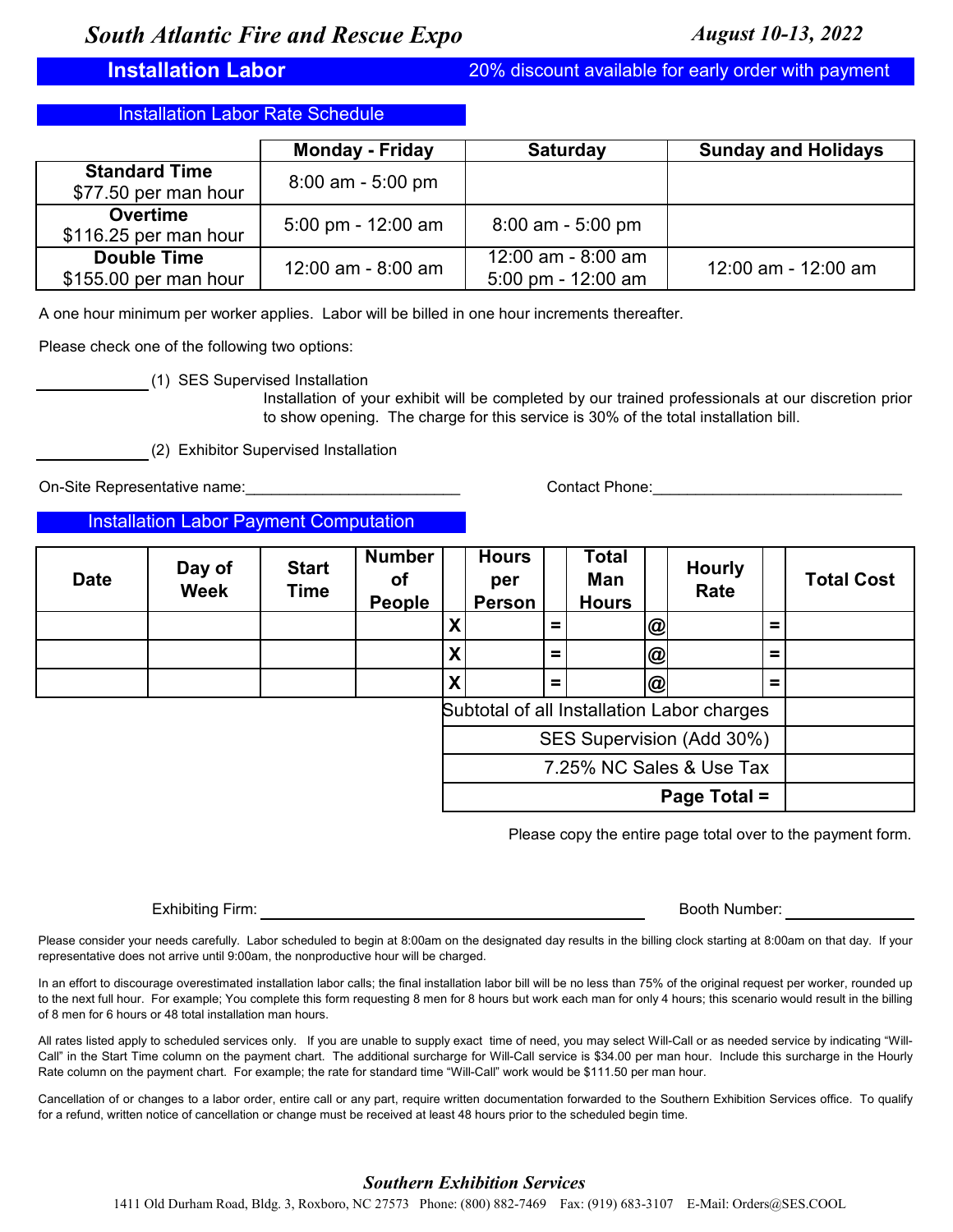**Dismantle Labor** 20% discount available for early order with payment

Dismantle Labor Rate Schedule

|                       | <b>Monday - Friday</b>               | <b>Saturday</b>                      | <b>Sunday and Holidays</b> |
|-----------------------|--------------------------------------|--------------------------------------|----------------------------|
| <b>Standard Time</b>  | $8:00$ am - 5:00 pm                  |                                      |                            |
| \$77.50 per man hour  |                                      |                                      |                            |
| <b>Overtime</b>       | $5:00 \text{ pm} - 12:00 \text{ am}$ | $8:00$ am - 5:00 pm                  |                            |
| \$116.25 per man hour |                                      |                                      |                            |
| <b>Double Time</b>    | $12:00$ am - 8:00 am                 | 12:00 am - 8:00 am                   | 12:00 am - 12:00 am        |
| \$155.00 per man hour |                                      | $5:00 \text{ pm} - 12:00 \text{ am}$ |                            |

A one hour minimum per worker applies. Labor will be billed in one hour increments thereafter.

When scheduling dismantle labor, be sure to allow sufficient time for empty containers to be returned to your booth.

Please check one of the following two options:

(1) SES Supervised Dismantle

Dismantle of your exhibit will be completed by our trained professionals at our discretion prior to show opening. The charge for this service is 30% of the total dismantle bill.

(2) Exhibitor Supervised Dismantle

On-Site Representative name: example and the set of the contact Phone: contact Phone:

Dismantle Labor Payment Computation

| <b>Date</b> | Day of<br><b>Week</b> | <b>Start</b><br><b>Time</b> | <b>Number</b><br>οf<br><b>People</b> |   | <b>Hours</b><br>per<br><b>Person</b> |          | Total<br>Man<br><b>Hours</b> |                | <b>Hourly</b><br>Rate                   |   | <b>Total Cost</b> |
|-------------|-----------------------|-----------------------------|--------------------------------------|---|--------------------------------------|----------|------------------------------|----------------|-----------------------------------------|---|-------------------|
|             |                       |                             |                                      | X |                                      | $\equiv$ |                              | $\circledcirc$ |                                         | = |                   |
|             |                       |                             |                                      | X |                                      | $\equiv$ |                              | $\circledcirc$ |                                         | Ξ |                   |
|             |                       |                             |                                      | X |                                      | $=$      |                              | $\circleda$    |                                         | = |                   |
|             |                       |                             |                                      |   |                                      |          |                              |                | Subtotal of all Dismantle Labor charges |   |                   |
|             |                       |                             |                                      |   |                                      |          |                              |                | SES Supervision (Add 30%)               |   |                   |
|             |                       |                             |                                      |   |                                      |          |                              |                | 7.25% NC Sales & Use Tax                |   |                   |
|             |                       |                             |                                      |   |                                      |          |                              |                | Page Total =                            |   |                   |

Please copy the entire page total over to the payment form.

Exhibiting Firm: Booth Number: Booth Number: Booth Number: Booth Number: Booth Number: Booth Number: Booth Number: Booth Number: Booth Number: Booth Number: Booth Number: Booth Number: Booth Number: Booth Number: Booth Num

Please consider your needs carefully. Labor scheduled to begin at 8:00am on the designated day results in the billing clock starting at 8:00am on that day. If your representative does not arrive until 9:00am, the nonproductive hour will be charged.

In an effort to discourage overestimated dismantle labor calls; the final dismantle labor bill will be no less than 75% of the original request per worker, rounded up to the next full hour. For example; You complete this form requesting 8 men for 8 hours but work each man for only 4 hours; this scenario would result in the billing of 8 men for 6 hours or 48 total dismantle man hours.

All rates listed apply to scheduled services only. If you are unable to supply exact time of need, you may select Will-Call or as needed service by indicating "Will-Call" in the Start Time column on the payment chart. The additional surcharge for Will-Call service is \$34.00 per man hour. Include this surcharge in the Hourly Rate column on the payment chart. For example; the rate for standard time "Will-Call" work would be \$111.50 per man hour.

Cancellation of or changes to a labor order, entire call or any part, require written documentation forwarded to the Southern Exhibition Services office. To qualify for a refund, written notice of cancellation or change must be received at least 48 hours prior to the scheduled begin time.

## *Southern Exhibition Services*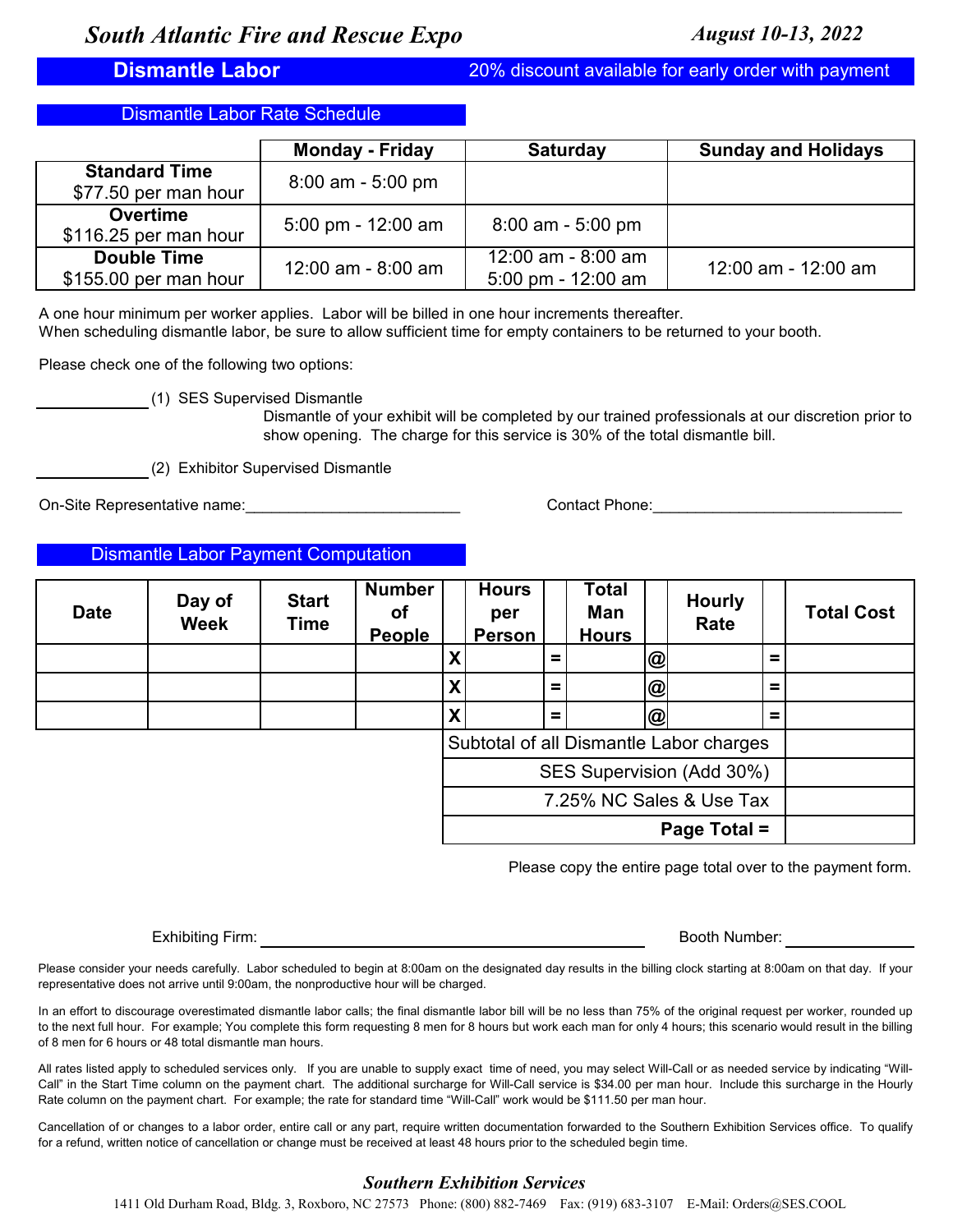**Installation In-Booth Forklift** 20% discount available for early order with payment

Installation In-Booth Forklift Rate Schedule **Rate Rates Include for Australian Contract** Rates listed include forklift with operator.

|                      | <b>Monday - Friday</b>               | <b>Saturday</b>                      | <b>Sunday and Holidays</b> |
|----------------------|--------------------------------------|--------------------------------------|----------------------------|
| <b>Standard Time</b> | $8:00$ am - 5:00 pm                  |                                      |                            |
| \$155.00 per hour    |                                      |                                      |                            |
| <b>Overtime</b>      | $5:00 \text{ pm} - 12:00 \text{ am}$ | $8:00$ am - 5:00 pm                  |                            |
| \$193.75 per hour    |                                      |                                      |                            |
| <b>Double Time</b>   | $12:00$ am - 8:00 am                 | 12:00 am - 8:00 am                   | 12:00 am - 12:00 am        |
| \$232.50 per hour    |                                      | $5:00 \text{ pm} - 12:00 \text{ am}$ |                            |

## **This form is not for unloading or reloading; please see freight handling forms.**

A one hour minimum per forklift applies. Forklift Service will be billed in one hour increments thereafter.

Please check one of the following two options:

(1) SES Supervised Forklift for Installation

Forklift Service for your Installation will be completed by our trained professionals at our discretion prior to show opening. The charge for this service is 30% of the total forklift service installation bill.

(2) Exhibitor Supervised Forklift for Installation

On-Site Representative name: example and the set of the Contact Phone:

## **Installation In-Booth Forklift Payment Computation**

| <b>Date</b> | Day of<br><b>Week</b> | <b>Start</b><br>Time | <b>Number</b><br>οf<br><b>Forklifts</b> |                           | <b>Hours</b><br>per<br><b>Forklift</b> |          | Total<br><b>Service</b><br><b>Hours</b> |             | <b>Hourly</b><br>Rate                         |          | <b>Total Cost</b> |
|-------------|-----------------------|----------------------|-----------------------------------------|---------------------------|----------------------------------------|----------|-----------------------------------------|-------------|-----------------------------------------------|----------|-------------------|
|             |                       |                      |                                         | X                         |                                        | =        |                                         | $\circledR$ |                                               | =        |                   |
|             |                       |                      |                                         | X                         |                                        | $\equiv$ |                                         | @           |                                               | $\equiv$ |                   |
|             |                       |                      |                                         | $\boldsymbol{\mathsf{X}}$ |                                        | $\equiv$ |                                         | @           |                                               | =        |                   |
|             |                       |                      |                                         |                           |                                        |          |                                         |             | Subtotal of all Installation Forklift charges |          |                   |
|             |                       |                      |                                         |                           |                                        |          |                                         |             | SES Supervision (Add 30%)                     |          |                   |
|             |                       |                      |                                         |                           |                                        |          |                                         |             | 7.25% NC Sales & Use Tax                      |          |                   |
|             |                       |                      |                                         |                           |                                        |          |                                         |             | Page Total =                                  |          |                   |

Please copy the entire page total over to the payment form.

Exhibiting Firm:

Booth Number:

Please consider your needs carefully. Forklift scheduled to begin at 8:00am on the designated day results in the billing clock starting at 8:00am on that day. If your representative does not arrive until 9:00am, the nonproductive hour will be charged.

In an effort to discourage overestimated installation in-booth forklift calls; the final installation in-booth forklift bill will be no less than 75% of the original request per forklift, rounded up to the next full hour. For example; You complete this form requesting 2 forklifts for 8 hours but use each forklift for only 4 hours; this scenario would result in the billing of 2 forklifts for 6 hours or 12 total installation in-booth forklift hours.

All rates listed apply to scheduled services only. If you are unable to supply exact time of need, you may select Will-Call or as needed service by indicating "Will-Call" in the Start Time column on the payment chart. The additional surcharge for Will-Call service is \$50.00 per service hour. Include this surcharge in the Hourly Rate column on the payment chart. For example; the rate for standard time "Will-Call" work would be \$205.00 per service hour.

Cancellation of or changes to a forklift order, entire call or any part, require written documentation forwarded to the Southern Exhibition Services office. To qualify for a refund, written notice of cancellation or change must be received at least 48 hours prior to the scheduled begin time.

## *Southern Exhibition Services*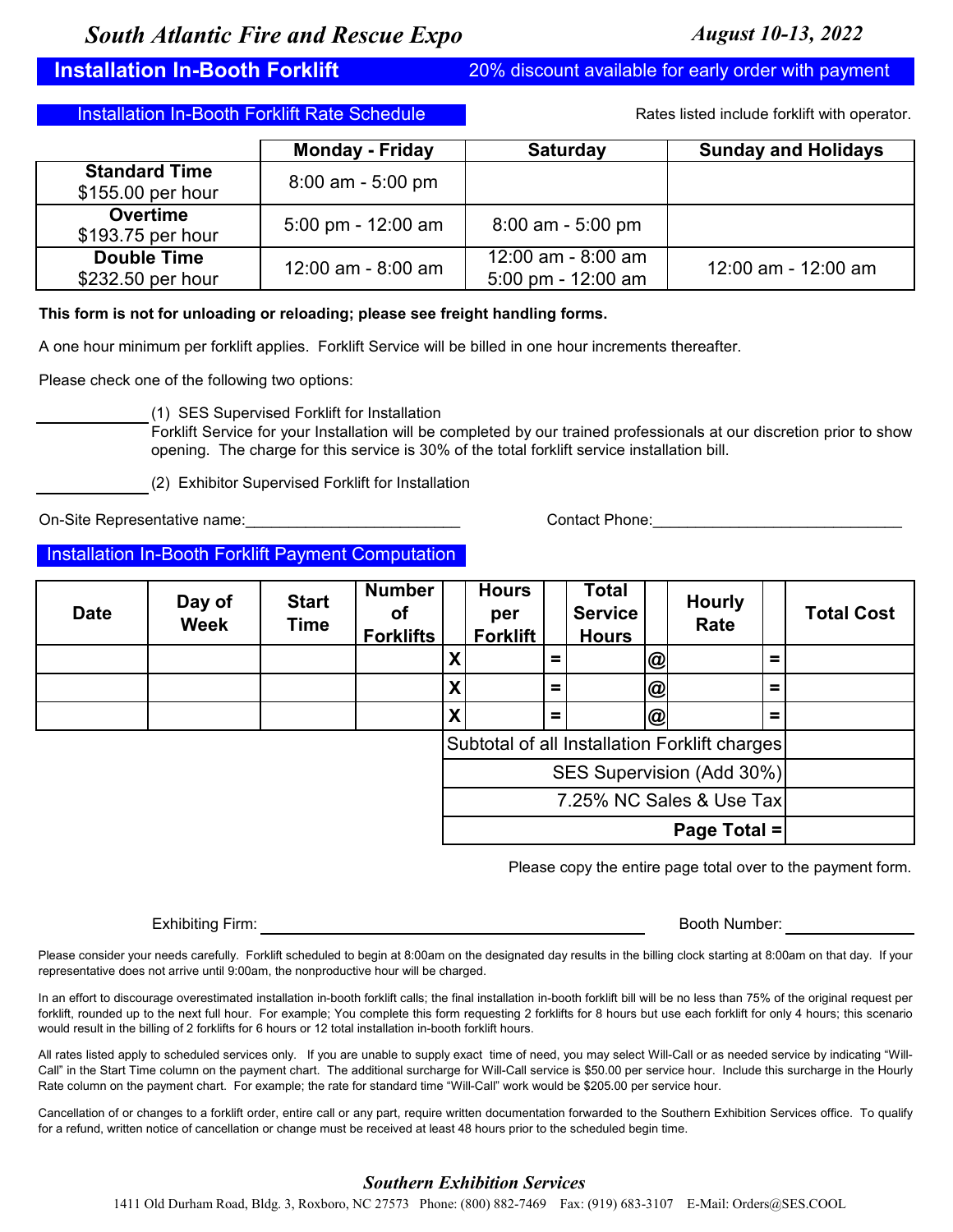**Dismantle In-Booth Forklift** 20% discount available for early order with payment

Dismantle In-Booth Forklift Rate Schedule

Rates listed include forklift with operator.

|                      | <b>Monday - Friday</b> | <b>Saturday</b>      | <b>Sunday and Holidays</b> |
|----------------------|------------------------|----------------------|----------------------------|
| <b>Standard Time</b> | $8:00$ am - 5:00 pm    |                      |                            |
| \$155.00 per hour    |                        |                      |                            |
| <b>Overtime</b>      | 5:00 pm - $12:00$ am   | $8:00$ am - 5:00 pm  |                            |
| \$193.75 per hour    |                        |                      |                            |
| <b>Double Time</b>   | $12:00$ am - 8:00 am   | 12:00 am - 8:00 am   | 12:00 am - 12:00 am        |
| \$232.50 per hour    |                        | 5:00 pm - $12:00$ am |                            |

## **This form is not for unloading or reloading; please see freight handling forms.**

A one hour minimum per forklift applies. Forklift Service will be billed in one hour increments thereafter.

Please check one of the following two options:

(1) SES Supervised Forklift for Dismantle

Forklift Service for your Dismantle will be completed by our trained professionals at our discretion prior to show opening. The charge for this service is 30% of the total forklift service dismantle bill.

(2) Exhibitor Supervised Forklift for Dismantle

On-Site Representative name: example and the set of the Site Representative name:

## Dismantle In-Booth Forklift Payment Computation

| <b>Date</b> | Day of<br><b>Week</b> | <b>Start</b><br><b>Time</b> | <b>Number</b><br>οt<br><b>Forklifts</b> |   | <b>Hours</b><br>per<br><b>Forklift</b> |          | <b>Total</b><br><b>Service</b><br><b>Hours</b> |                | <b>Hourly</b><br>Rate                      |          | <b>Total Cost</b> |
|-------------|-----------------------|-----------------------------|-----------------------------------------|---|----------------------------------------|----------|------------------------------------------------|----------------|--------------------------------------------|----------|-------------------|
|             |                       |                             |                                         | X |                                        | $\equiv$ |                                                | $\circledcirc$ |                                            | $\equiv$ |                   |
|             |                       |                             |                                         | X |                                        | $\equiv$ |                                                | $\circledcirc$ |                                            | =        |                   |
|             |                       |                             |                                         | X |                                        | $\equiv$ |                                                | $\circleda$    |                                            | =        |                   |
|             |                       |                             |                                         |   |                                        |          |                                                |                | Subtotal of all Dismantle Forklift charges |          |                   |
|             |                       |                             |                                         |   |                                        |          |                                                |                | SES Supervision (Add 30%)                  |          |                   |
|             |                       |                             |                                         |   |                                        |          |                                                |                | 7.25% NC Sales & Use Tax                   |          |                   |
|             |                       |                             |                                         |   |                                        |          |                                                |                | Page Total =                               |          |                   |

Please copy the entire page total over to the payment form.

Exhibiting Firm: Booth Number: Booth Number: Booth Number: Booth Number: Booth Number: Booth Number: Booth Number: Booth Number: Booth Number: Booth Number: Booth Number: Booth Number: Booth Number: Booth Number: Booth Num

Please consider your needs carefully. Forklift scheduled to begin at 8:00am on the designated day results in the billing clock starting at 8:00am on that day. If your representative does not arrive until 9:00am, the nonproductive hour will be charged.

In an effort to discourage overestimated dismantle in-booth forklift calls; the final dismantle in-booth forklift bill will be no less than 75% of the original request per forklift, rounded up to the next full hour. For example; You complete this form requesting 2 forklifts for 8 hours but use each forklift for only 4 hours; this scenario would result in the billing of 2 forklifts for 6 hours or 12 total dismantle in-booth forklift hours.

All rates listed apply to scheduled services only. If you are unable to supply exact time of need, you may select Will-Call or as needed service by indicating "Will-Call" in the Start Time column on the payment chart. The additional surcharge for Will-Call service is \$50.00 per service hour. Include this surcharge in the Hourly Rate column on the payment chart. For example; the rate for standard time "Will-Call" work would be \$205.00 per service hour.

Cancellation of or changes to a forklift order, entire call or any part, require written documentation forwarded to the Southern Exhibition Services office. To qualify for a refund, written notice of cancellation or change must be received at least 48 hours prior to the scheduled begin time.

## *Southern Exhibition Services*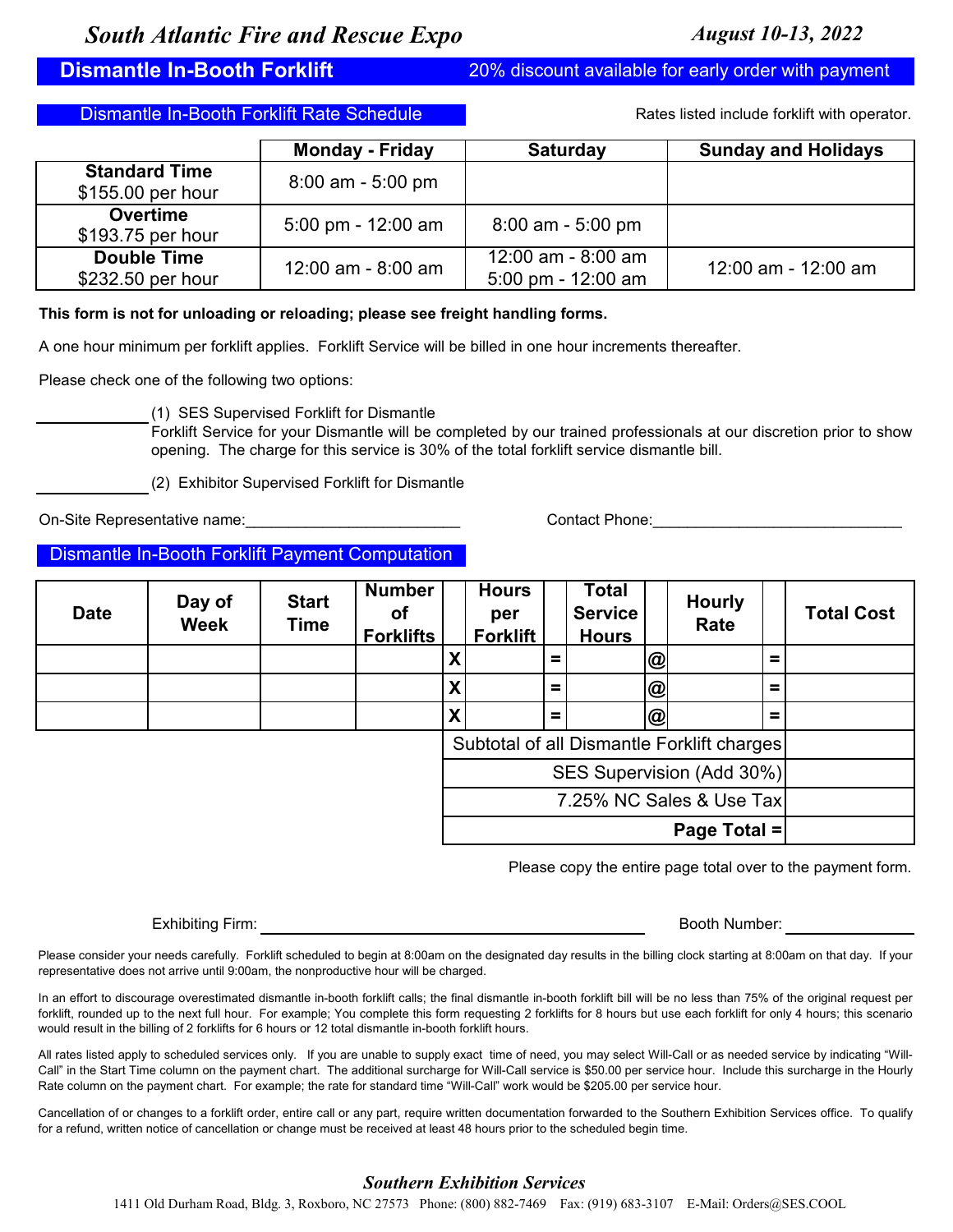**Installation High-Lift Rigging** 20% discount available for early order with payment

Installation High-Lift Rigging Rate Schedule

Rates listed include lift with operator.

|                                           | <b>Monday - Friday</b> | <b>Saturday</b>                                              | <b>Sunday and Holidays</b> |
|-------------------------------------------|------------------------|--------------------------------------------------------------|----------------------------|
| <b>Standard Time</b><br>\$265.00 per hour | $8:00$ am - 5:00 pm    |                                                              |                            |
| <b>Overtime</b><br>\$342.50 per hour      | 5:00 pm - $12:00$ am   | $8:00$ am - 5:00 pm                                          |                            |
| <b>Double Time</b><br>\$420.00 per hour   | $12:00$ am - 8:00 am   | $12:00$ am - 8:00 am<br>$5:00 \text{ pm} - 12:00 \text{ am}$ | 12:00 am - 12:00 am        |

A two hour minimum per lift applies. Rigging Service will be billed in two hour increments thereafter.

Please check one of the following two options:

(1) SES Supervised Rigging for Installation

Rigging Service for your Installation will be completed by our trained professionals at our discretion prior to show opening. The charge for this service is 30% of the total rigging service installation bill.

(2) Exhibitor Supervised Rigging for Installation

On-Site Representative name: example and the set of the Contact Phone:

**Installation High-Lift Rigging Payment Computation** 

| <b>Date</b> | Day of<br><b>Week</b> | <b>Start</b><br><b>Time</b> | <b>Number</b><br>of Lifts |   | <b>Hours</b><br>per Lift |     | Total<br><b>Service</b><br><b>Hours</b> |                | <b>Hourly</b><br>Rate                        |   | <b>Total Cost</b> |
|-------------|-----------------------|-----------------------------|---------------------------|---|--------------------------|-----|-----------------------------------------|----------------|----------------------------------------------|---|-------------------|
|             |                       |                             |                           | Χ |                          | Ξ.  |                                         | <b>@</b>       |                                              | = |                   |
|             |                       |                             |                           | X |                          | $=$ |                                         | $\circledcirc$ |                                              | Ξ |                   |
|             |                       |                             |                           | χ |                          | $=$ |                                         | $\circleda$    |                                              | Ξ |                   |
|             |                       |                             |                           |   |                          |     |                                         |                | Subtotal of all Installation Rigging charges |   |                   |
|             |                       |                             |                           |   |                          |     |                                         |                | SES Supervision (Add 30%)                    |   |                   |
|             |                       |                             |                           |   |                          |     |                                         |                | 7.25% NC Sales & Use Tax                     |   |                   |
|             |                       |                             |                           |   |                          |     |                                         |                | Page Total =                                 |   |                   |

Please copy the entire page total over to the payment form.

Exhibiting Firm: Booth Number: Booth Number: Booth Number: Booth Number: Booth Number: Booth Number: Booth Number: Booth Number: Booth Number: Booth Number: Booth Number: Booth Number: Booth Number: Booth Number: Booth Num

Please consider your needs carefully. Rigging scheduled to begin at 8:00am on the designated day results in the billing clock starting at 8:00am on that day. If your representative does not arrive until 9:00am, the nonproductive hour will be charged.

In an effort to discourage overestimated installation high-lift rigging calls; the final installation high-lift rigging bill will be no less than 75% of the original request per lift, rounded up to the next full hour. For example; You complete this form requesting 2 lifts for 8 hours but use each lift for only 4 hours; this scenario would result in the billing of 2 lifts for 6 hours or 12 total installation high-lift rigging hours.

All rates listed apply to scheduled services only. If you are unable to supply exact time of need, you may select Will-Call or as needed service by indicating "Will-Call" in the Start Time column on the payment chart. The additional surcharge for Will-Call service is \$67.50 per service hour. Include this surcharge in the Hourly Rate column on the payment chart. For example; the rate for standard time "Will-Call" work would be \$332.50 per service hour.

Cancellation of or changes to a rigging order, entire call or any part, require written documentation forwarded to the Southern Exhibition Services office. To qualify for a refund, written notice of cancellation or change must be received at least 48 hours prior to the scheduled begin time.

## *Southern Exhibition Services*